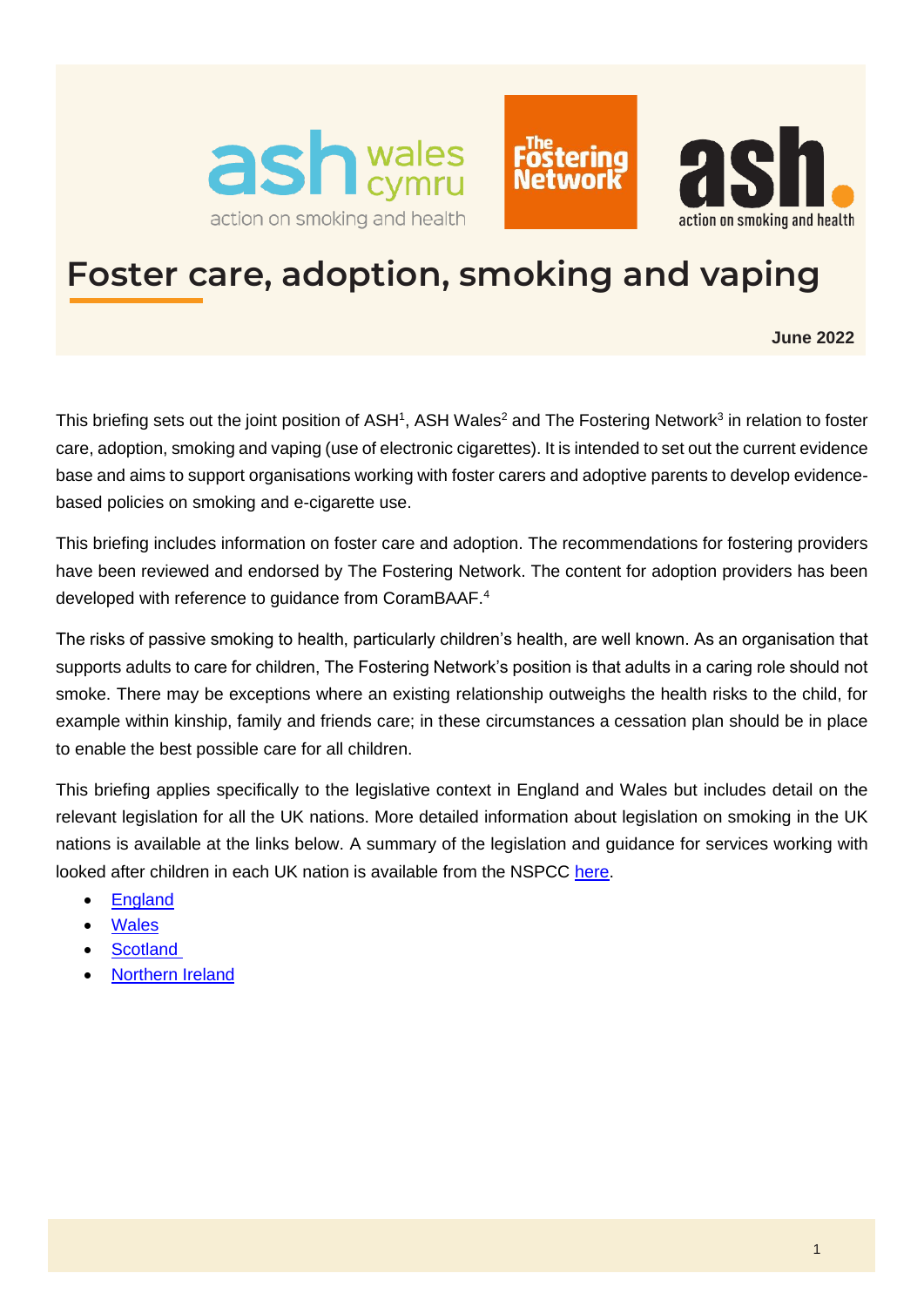# **Contents**

- 1. [Introduction](#page-1-0)
- 2. [Recommendations](#page-2-0)
- 3. [Protecting children from second-hand smoke](#page-4-0)
- 4. [Addressing smoking and vaping behaviours of children in care](#page-8-0)
- 5. [What are e-cigarettes?](#page-10-0)
- 6. [Overview of regulation in the UK](#page-12-0)
- 7. [Impact of exposing children to smoking or vaping](#page-15-0)
- 8. [Smokeless tobacco](#page-18-0)
- 9. [Appendices](#page-19-0)

# <span id="page-1-0"></span>**1. Introduction**

The overriding priority in foster care and adoptive care is the welfare of the child who is being cared for. It always aims to provide a safe, loving and positive environment for a child, helping to improve their chances of being happy and healthy as they grow older.

Smoking rates have been consistently declining among the adult population, reaching a low of 14.1% in the UK in 2019.<sup>5</sup> This decline is mirrored among children (see Appendix 1). However, there is some evidence that the COVID-19 pandemic has disrupted this trend, with smoking rates among 16-17 year olds in England almost doubling between 2019 and 2020, rising from 8.7% to 14.4%.<sup>6</sup>

<span id="page-1-3"></span><span id="page-1-2"></span>Smoking and exposure to second-hand smoke present a serious risk to a child's health and having a parent or carer who smokes significantly increases the likelihood that a child will smoke.<sup>7</sup> It is therefore in the interest of all children to be raised in smokefree homes, ideally by non-smoking carers.

<span id="page-1-1"></span>E-cigarette use or 'vaping' has been increasingly common since 2012 and there are currently around 3.6 million e-cigarette users (vapers) in Great Britain.<sup>8</sup> The most common reasons for vaping are to quit smoking or cut down on smoking and the vast majority of vapers are current or ex-smokers. Current evidence demonstrates that vaping is significantly less harmful than smoking. In [2015,](https://www.gov.uk/government/publications/e-cigarettes-an-evidence-update) [2018](https://www.gov.uk/government/publications/e-cigarettes-and-heated-tobacco-products-evidence-review/evidence-review-of-e-cigarettes-and-heated-tobacco-products-2018-executive-summary) and [2020](https://www.gov.uk/government/publications/vaping-in-england-evidence-update-march-2020) Public Health England published comprehensive reviews of the evidence on e-cigarettes which, alongside the Royal College of Physicians report: [Nicotine without smoke: Tobacco harm reduction](https://www.rcplondon.ac.uk/projects/outputs/nicotine-without-smoke-tobacco-harm-reduction-0) from 2016, those interested in further detail may find useful.

All fostering and adoption services should regularly review policies around smoking and vaping in line with new evidence and any changes to regulations. ASH, ASH Wales and The Fostering Network recommend that all fostering service should move towards a situation whereby children and young people are only placed in smokefree homes. Guidance from CoramBAAF states that this should also be the case for adoption services[.](#page-0-0)<sup>4</sup> E-cigarettes may be used to help maintain a smokefree home. Where carers or other family members are using e-cigarettes to abstain from smoking, they should be advised to avoid vaping in front of children (of all ages) to avoid role modelling vaping behaviour.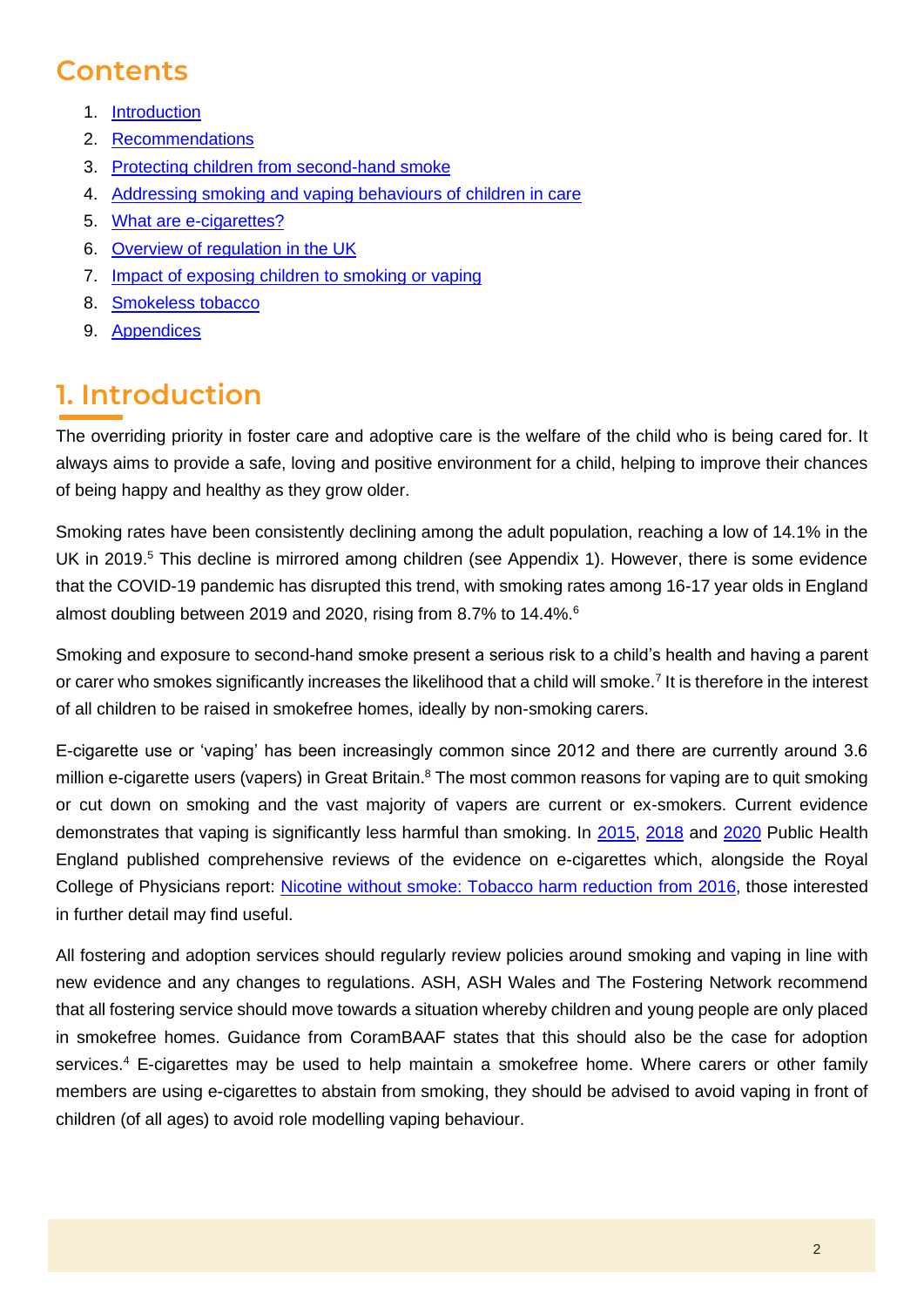# <span id="page-2-0"></span>**2. Recommendations**

*Note: The recommendations for fostering providers have been reviewed and endorsed by The Fostering Network. The content for adoption providers has been developed with reference to guidance from CoramBAAF*. [4](#page-0-0)

- 1. Local authorities and fostering and adoption providers should have a clear policy on smoking. This policy should promote non-smoking for all foster carers and adoptive parents and support carers to quit smoking.
- 2. Local authorities and fostering and adoption providers should have a clear policy on vaping. This should acknowledge the reduced risk of vaping compared to smoking and support adults who choose to use an e-cigarette to quit or abstain from smoking and maintain a smokefree home. Non-smokers and children should be strongly discouraged from vaping.
- 3. All foster carers and adoptive parents should be supported to maintain a smokefree home, car and other indoor spaces such as caravans or holiday homes. Providers should move towards a situation whereby children and young people are only placed in smokefree homes, even if the carer(s) are smokers i.e. where the carer(s) only smoke outside.
- 4. In certain situations, such as where a child has a known respiratory illness, it would not be appropriate for that child to be placed in a smoking household.
- 5. All foster carers and adoptive parents should be supported to protect children in their care from the potential harm of secondhand smoke and the risks associated with parental figures who smoke being seen as role models.
- 6. Providers should consider how their approach to e-cigarettes can support carers to provide a smokefree home. The National Institute for Health and Care Excellence (NICE) recommends that smokers are offered alternative sources of nicotine such as licenced NRT products or an e-cigarette to help them quit smoking.
- 7. Foster carers and adoptive parents should be given appropriate support and guidance to address the smoking behaviour of children in their care, including enabling them to access specialist support to quit from healthcare professionals. Vaping is not a recommended substitute to smoking for children under age 18 and children who are vaping should be supported, with advice from healthcare professionals, to use licensed nicotine replacement therapies instead. Staff in children's homes should also be provided with clear guidance on managing smoking and vaping behaviour of children in their care.
- 8. Smoking and vaping policies should support the provision of accurate, evidence-based information about the relative risks of smoking and vaping, ensuring that foster carers and adoptive parents can provide children in their care with accurate information.
- 9. Local authority and independent foster care and adoption providers need to work collaboratively to ensure that they provide a clear and consistent approach when working with children, young people and foster carers or adoptive parents regarding their smoking and vaping policies.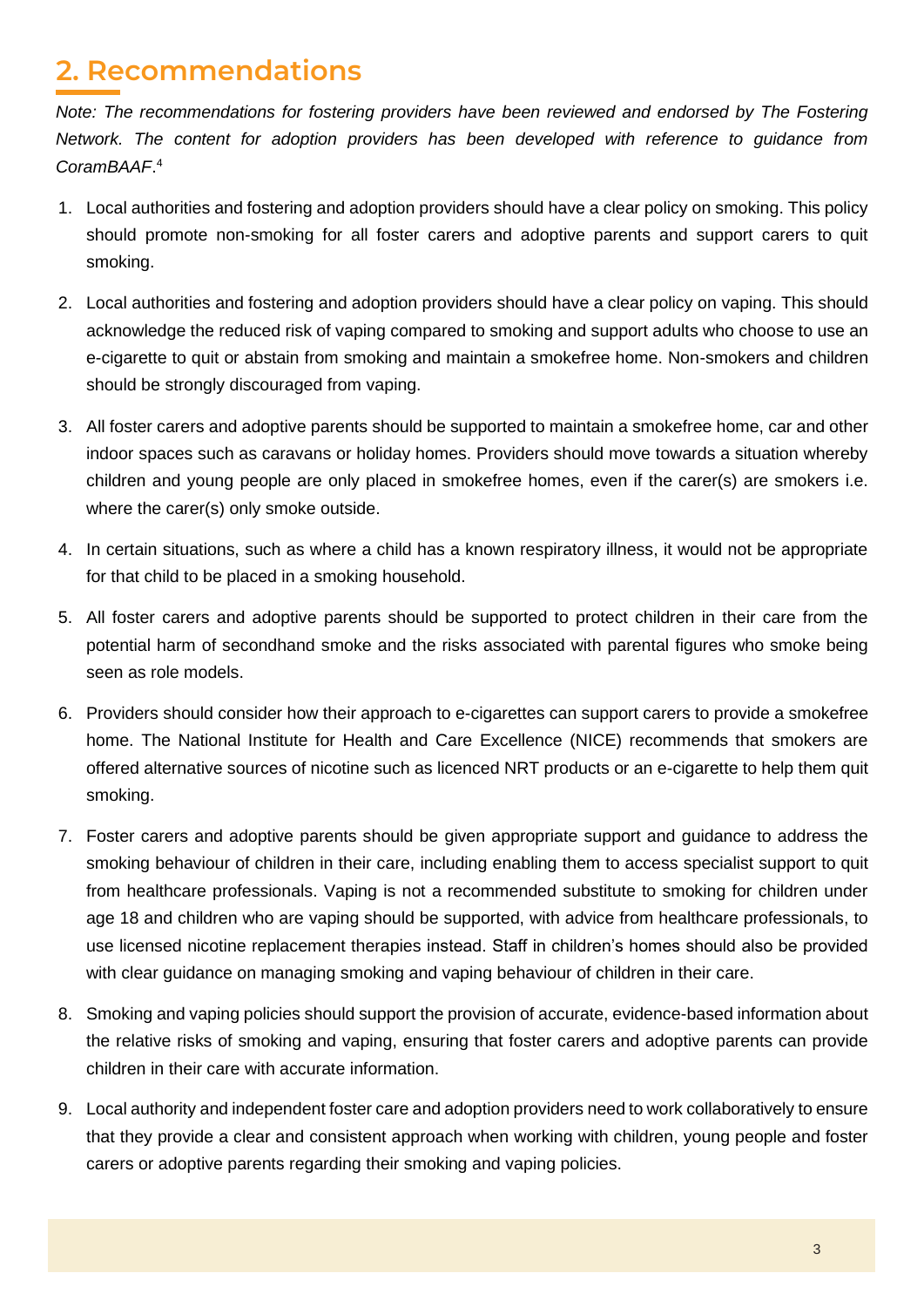- 10. Where a child has come from a non-smoking household they should be matched with a non-smoking household. A child should never be moved to a placement that poses greater health risks than their current circumstances.
- 11. Commitment to cessation of smoking should be monitored through foster care and adopter medicals and annual reviews. A minimum 12 months of cessation should be required to be considered a non-smoker.
- 12. Additional support should be put in place for children who are in a smoking environment to ensure that their health is protected.

#### **What is needed to communicate our policy?**

Regardless of the policy your organisation adopts in relation to smoking and vaping, it will be important to consider how this is communicated. There is widespread misunderstanding among the public regarding the harms of nicotine and the relative safety of e-cigarettes compared to tobacco. Any policy should aim to reduce this confusion.

Given the growing number of people who are using e-cigarettes to successfully quit smoking it will also be important to consider how any policy is communicated to them.

#### **When should we review our policy?**

Policies should be kept under regular review. The evidence base around e-cigarettes continues to grow and other novel tobacco and nicotine products are being introduced to the market. It will be important for local authorities and independent providers to consider this when deciding how regularly policies will be updated.

#### **For enquiries**

Contact ASH here:<https://ash.org.uk/contact/>

Contact ASH Wales here:<https://ash.wales/contact-us/>

Contact The Fostering Network here:<https://www.thefosteringnetwork.org.uk/about/about-us/contact-us>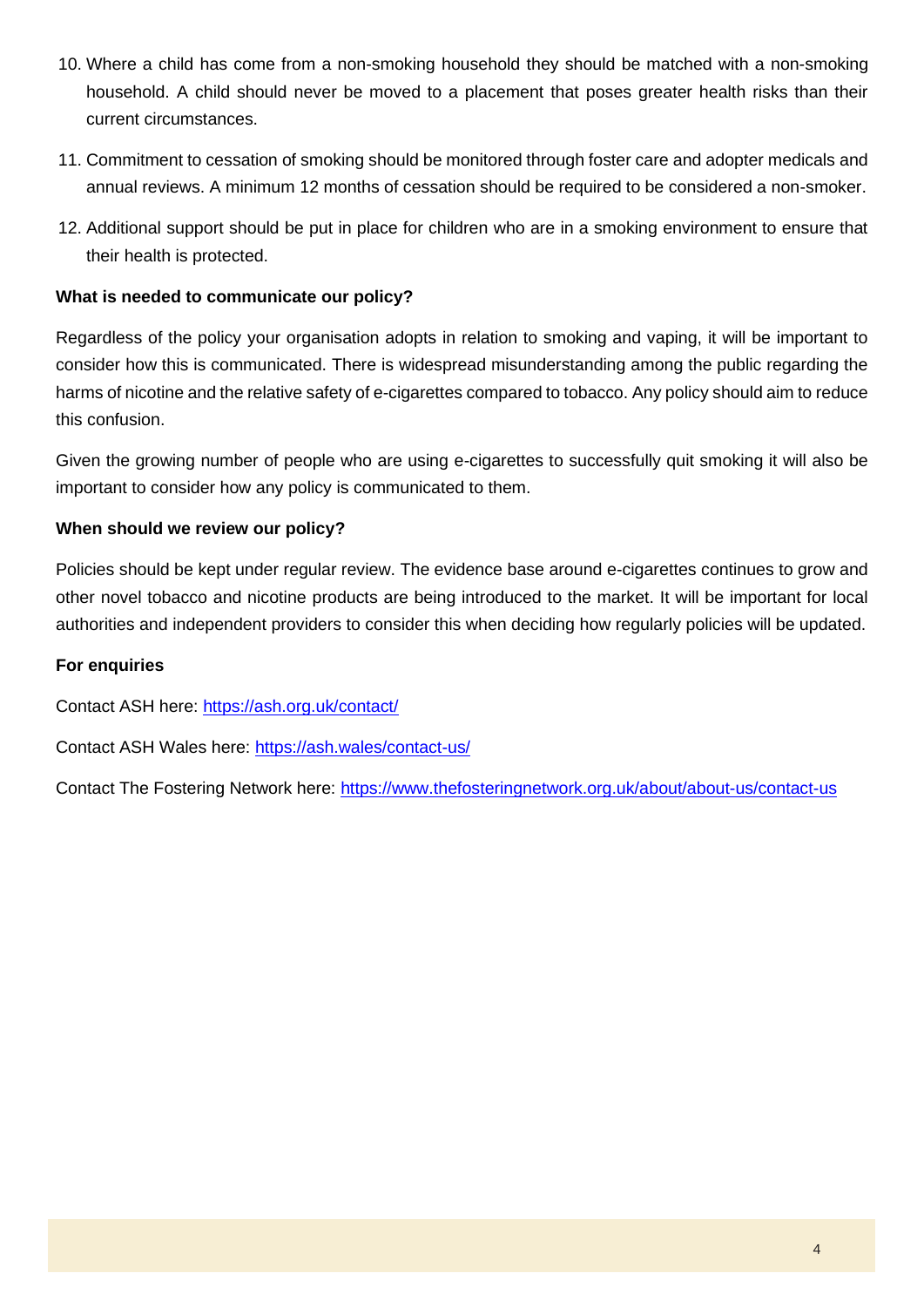# <span id="page-4-0"></span>**3. Protecting children from secondhand smoke**

Public health campaigns have increased awareness among parents and the public of the dangers of secondhand smoke and research shows attitudes towards smoking in the home have shifted.

ASH's 2021 Smokefree GB survey found that 87% of respondents said that no one smokes in their home most days, while 68% reported that people are not allowed to smoke in the vehicle they use most often, with 9% stating that people are permitted to smoke in the vehicle but not when there are children present.<sup>9</sup>

<span id="page-4-1"></span>A socioeconomic divide does, however, still exist. In 2021, 90% of people in the most affluent social grade (AB) reported that no one smokes in their home most days, this compares to 81% of people in the least affluent social grade (DE).<sup>[9](#page-4-1)</sup>

Children who go into foster care are more likely to have lived with parents or carers experiencing disadvantage, who are more likely to be smokers. This makes it essential that services have clear policies to protect children from secondhand smoke in the home. Additionally, services should be aware that children may consider litigation in their later years if they feel their health has been adversely affected by passive smoking.

# KEEPING A SMOKEFREE HOME

#### *What is a smokefree home?*

A smokefree home is a home where nobody smokes inside, and cigarette smoke isn't regularly drifting in from people smoking outside. This includes leaning out of a window/door with a cigarette.

### *How can I keep my home smokefree?*

Quitting smoking is the best way to protect yourself and other household members from toxic secondhand smoke. This toxic smoke contains over 4,000 chemicals, many of which can seriously impact on health when breathed in.

Use NRT or an e-cigarette to protect yourself and other household members from harmful cigarette smoke.

Take 7 steps outside if you need to smoke and close all doors and windows to stop smoke drifting inside. Smoking indoors with an open door/window won't stop toxic secondhand smoke from drifting into your home. 80% of cigarette smoke is invisible and impossible to control.

Remove lighters and ashtrays and encourage visitors to smoke outside.

Further information:

- ASH. [Factsheet: Secondhand smoke.](https://ash.org.uk/information-and-resources/fact-sheets/secondhand-smoke/) March 2020
- Case study: Smokefree Sheffield
	- Smokefree Sheffield webpage with [practical tips for keeping the home smokefree](https://smokefreesheffield.org/why-quit/family/)
	- Smokefree Sheffield smokefree home [commitment card](https://smokefreesheffield.org/app/uploads/2021/02/Smokefree-Homes-Commitment-Card-1.pdf)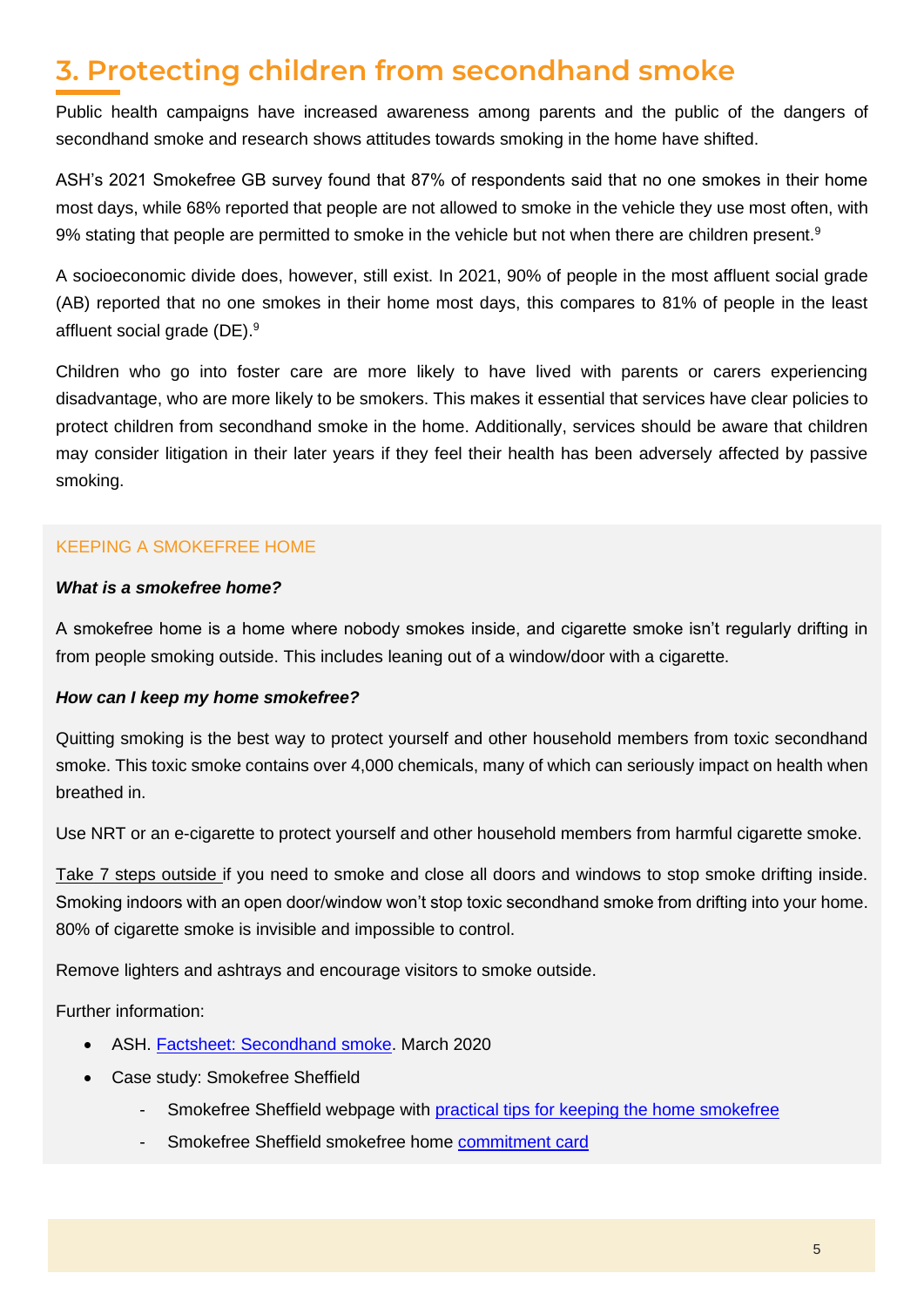### THE ROLE OF LOCAL GOVERNMENT AND PROVIDERS

The Governments across the UK have set clear directions for local authorities defining their duties in relation to promoting the health and wellbeing of both children and looked after children. A summary of the legislation and guidance in each UK nation is availabl[e here.](https://learning.nspcc.org.uk/children-and-families-at-risk/looked-after-children) Protection from smoking clearly falls within this remit. Local authorities currently have a range of policies in place. Some areas insist that potential foster carers or adoptive parents have stopped smoking for at least a year prior to caring for young or high-risk children, others only encourage smokefree homes. We would welcome increased consistency in practice across both local authority and independent fostering provision.

CoramBAAF has made a series of recommendations, including:[4](#page-0-0)

- Children under five should not be placed with carers who smoke.
- Children with a disability which means they are often unable to play outside or move away from smoking adults, those with respiratory problems, and those with heart disease or glue ear should not be placed with smoking families.
- In long-term fostering, kinship and adoptive placements, the additional health risks to the child of being placed in a smoking household need to be carefully balanced against the benefits of the placement for the child.
- Carers who have stopped smoking should not be allowed to adopt or foster children in high-risk groups until they have given up smoking successfully for at least a year. This is due to the high risk of relapse to smoking in the first year after quitting.

The recommendations provide comprehensive guidance which has been adopted, or part adopted, by many fostering and adoption services.

The Fostering Network, ASH and ASH Wales believe that all local authorities and independent fostering providers should have a stated policy to minimise the harm to children from exposure to smoking which includes:

- Assessing the smoking status of potential foster carers prior to placement and informing them about the local policy.
- Supporting foster carers and adoptive parents who smoke to quit by signposting them to stop smoking services and advising them on how to minimise any potential harm by establishing a smokefree home and car.
- Providing information to all foster carers and adoptive parents on the dangers of secondhand smoke, the impact of role modelling, and the health benefits to children of smokefree homes and cars.

Children under the age of five are particularly at risk from the harms of secondhand smoke. It is therefore essential that all foster carers and adoptive parents provide a smokefree home and they should be offered support to achieve this. In specific situations, such as where a child has a known respiratory illness, it would not be appropriate for them to be placed in a smoking household.

Local authorities and independent providers must ensure all foster carers or adoptive parents promote a healthy lifestyle. This includes advising and supporting foster carers or adoptive parents who smoke to quit and ensuring they are equipped to manage smoking or vaping behaviour of young people in their care. All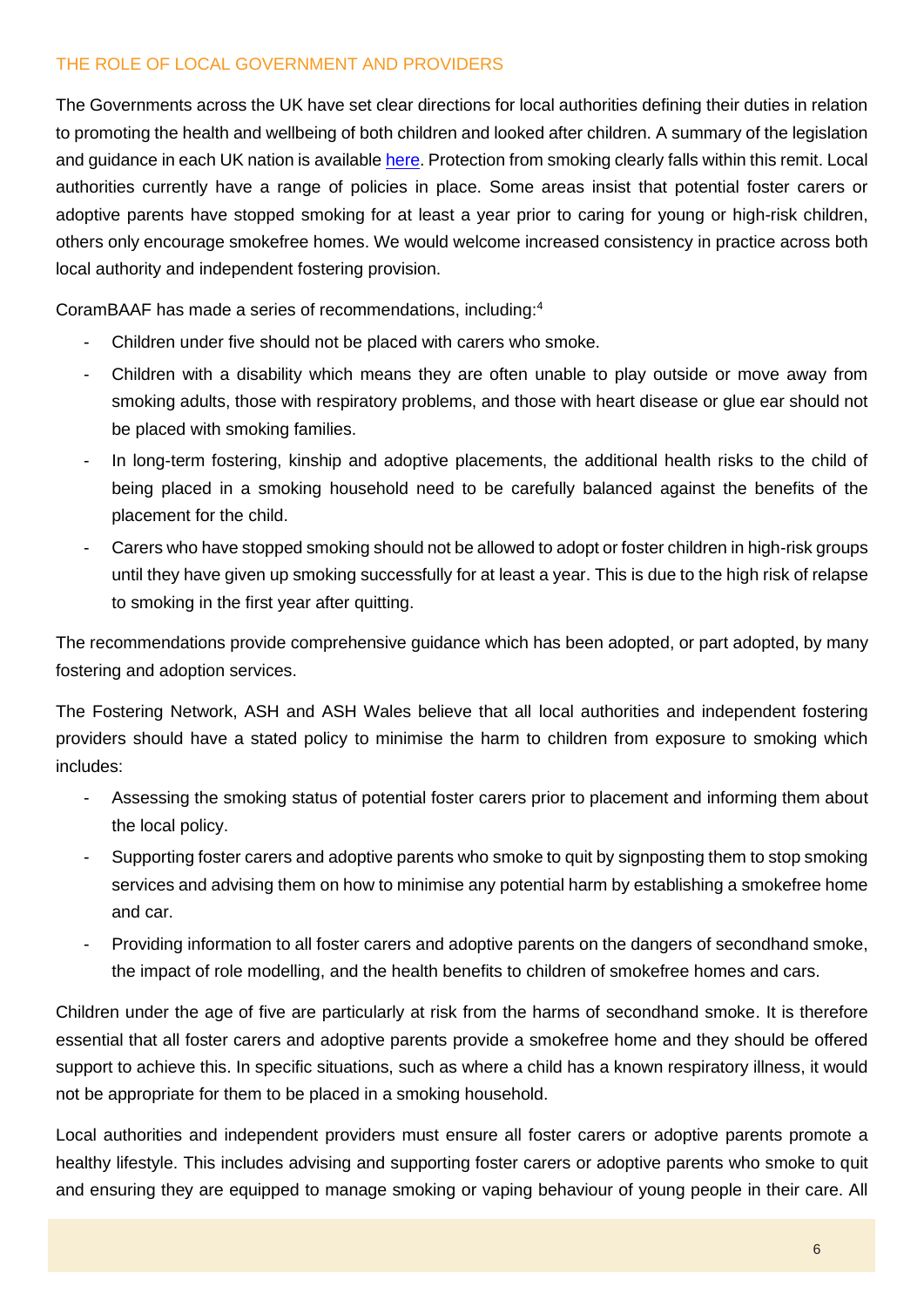children must be protected from the harms of tobacco and services should work with foster carers and adoptive parents to achieve this. We would expect local authorities and independent providers to take steps to ensure carers maintain a smokefree home. This could include, for example, providing advice on the use of nicotine replacement therapy or an e-cigarette to maintain a smokefree home and aid a quit attempt.

Local government, and independent fostering and adoption providers should ensure that all approved foster carers and adopters have access to good quality information regarding the dangers of smoking and should be signposted to local stop smoking services. Use the links below to find your local stop smoking service:

- England:<https://www.nhs.uk/smokefree/help-and-advice/local-support-services-helplines>
- Wales:<https://www.helpmequit.wales/>
- Scotland:<https://www.nhsinform.scot/healthy-living/stopping-smoking/help-to-stop/local-help>
- Northern Ireland:<https://www.stopsmokingni.info/ways-quit/local-help-and-support>

In addition, local authorities should ensure that birth parents who smoke are given information about the risks smoke exposure poses to their child and encouraged not to smoke during visits.

Local authorities and independent fostering and adoption services should create and share policies which balance the risk of exposure to smoke against the advantages of a strong and supportive home for a child and ensure decisions are taken accordingly. Local authorities should also ensure that where children are placed with a smoker, action is taken to support the carer to maintain a smokefree home.

# THE ROLE OF FOSTER CARERS

Foster carers are primarily concerned about the welfare of the children in their care and they have a responsibility to promote a healthy lifestyle, whether this be in relation to exercise, diet, alcohol or smoking.

Foster carers who smoke, like all smokers, need motivation and support to enable them to quit. Smokers who access free, expert support to quit from local stop smoking services are three times as likely to quit successfully.<sup>10</sup>

All foster carers should be informed about the harm caused by secondhand smoke and the influence that smoking has on the behaviour of young people and children. To encourage healthy environments and ensure that a child's exposure to secondhand smoke is minimised, they should be encouraged to maintain a smokefree home and car – this includes caravans, boats and holiday homes. In line with NICE quidance,  $2^1$ they should use licenced nicotine containing products (patches, gum, inhalers) or an e-cigarette to abstain from smoking.

Foster carers should ensure that children in their care are well informed about the risks associated with smoking.

# THE ROLE OF ADOPTIVE PARENTS

As with foster carers, adoptive parents are primarily concerned about the welfare of children in their care. Adoptive parents should be encouraged to ensure a child's exposure to secondhand smoke is minimised through maintaining a smokefree home and car.

Potential adopters should be informed of the local authority's policy surrounding adoption and smoking. If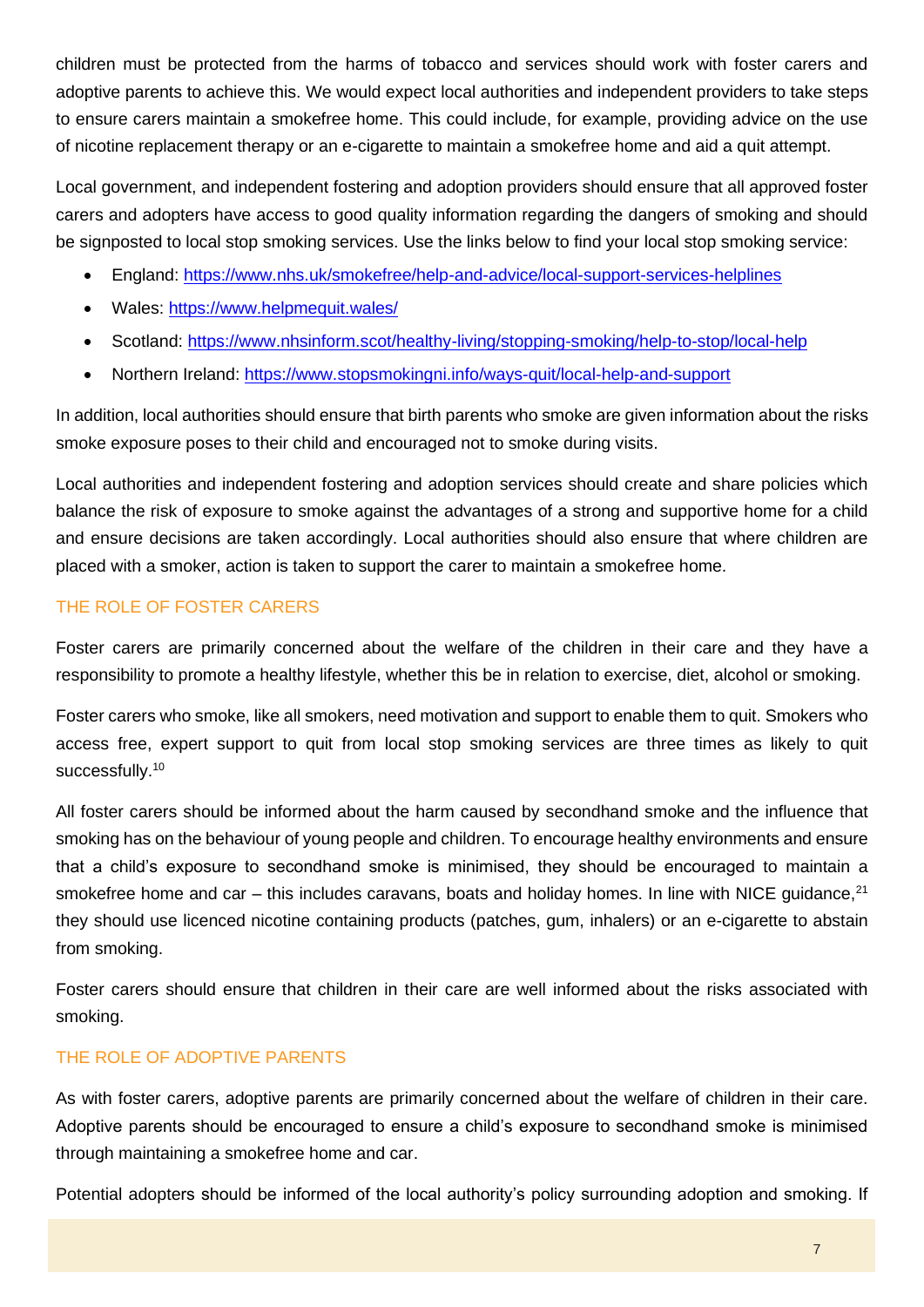applicants smoke, they should be offered support and information about local services to help them to quit. If they are unable to quit, they should be supported to use licenced nicotine containing products (patches, gum, inhalers) or an e-cigarette to abstain from smoking and protect child health, in line with NICE guidance.<sup>[21](#page-11-0)</sup> They should also be made aware of the risk of children modelling their behaviour on adult and peer role models.

As with foster carers, adoptive parents should ensure that children in their care are well informed about the risks associated with smoking.

For more information on the role of adoptive parents, see CoramBAAF's [guidance](https://corambaaf.org.uk/books/practice-note-68-reducing-risks-environmental-tobacco-smoke-looked-after-children-and-their-0) on the risks of environmental tobacco smoke for looked after children and their carers.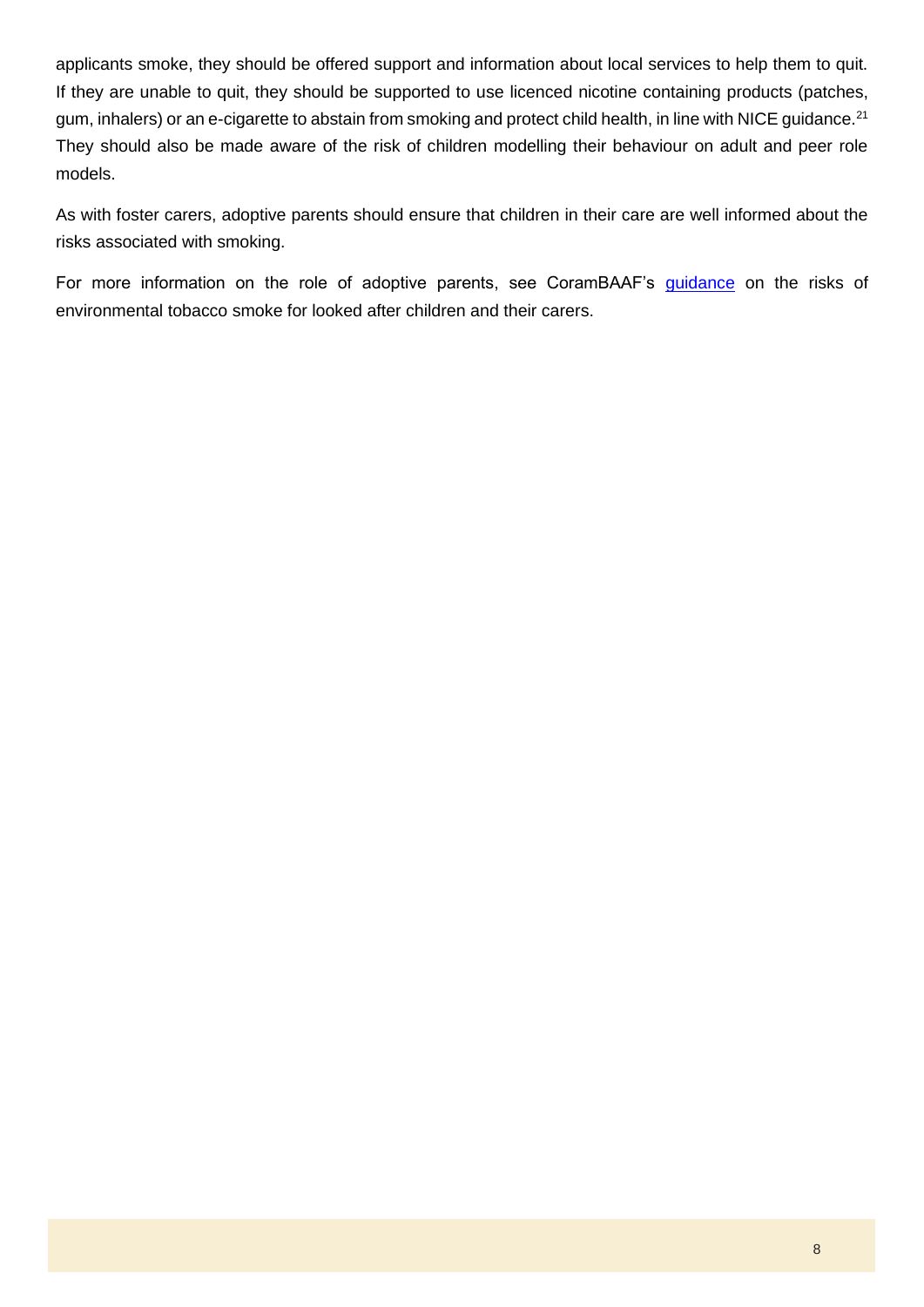# <span id="page-8-0"></span>**4. Addressing smoking and vaping behaviours of children in care**

Evidence suggests there are higher rates of smoking among children in residential care (see page 16). This can have a serious impact on their life chances and reduce the likelihood of them living a long and healthy life. It also has financial implications, with the average smoker spending £2,000 a year on tobacco and nearly a third of smoking households living below the poverty line.<sup>11</sup>

Experimentation with e-cigarettes has increased among young people and is highest among children who have already tried smoking or are current smokers. Therefore, use of e-cigarettes may also be higher among children in contact with the care system.

# THE ROLE OF LOCAL GOVERNMENT

Local authorities should have a clear and enforced policy for addressing the smoking behaviour of children in care. This policy needs to be shared with all commissioned services to ensure consistency in knowledge and approach to discouraging looked after children from taking up smoking and supporting them to stop. This should also include clear and enforced guidance on speaking with and educating young people about the impact of their smoking behaviour and prohibiting staff and carers from facilitating or endorsing smoking behaviour.

Policies on supporting children in care to quit smoking should include enabling access to licensed nicotine replacement therapy, but e-cigarettes should not be provided or encouraged for children under the age of 18.

Local authorities should provide residential care staff and foster carers with information and training to raise awareness of issues around smoking and vaping which signposts smokers to local stop smoking services.

# THE ROLE OF CARERS

All carers have a central role in looking after the health of children in their care. Carers should support the children they care for to quit smoking and, whilst it may be difficult, should work with the child to establish and enforce no-smoking rules. In line with age of sale and proxy purchasing laws set out above, carers should not provide access to tobacco or e-cigarettes for under-18s. **Access to cigarettes or e-cigarettes should never be used as a means of reward or punishment.** Once a young person who smokes turns 18, carers should consider how to balance the young person's choice to smoke while remaining part of the fostering family with the health and wellbeing of other family members, particularly children.

It is important that carers provide young people with the advice, guidance and support they need to enable them to quit smoking. Carers should facilitate access to stop smoking support for young people in their care and, where appropriate, engage with healthcare professionals who can recommend nicotine replacement therapy (NRT) which is licensed for use by people aged 12 and over.

### HOW TO ACCESS STOP SMOKING SUPPORT

Stop smoking support is available in each UK nation. This includes information and support to help people give up smoking, and signposting to free local stop smoking services. Evidence shows people are three times as likely to successfully quit smoking when using local stop smoking services compared with attempting to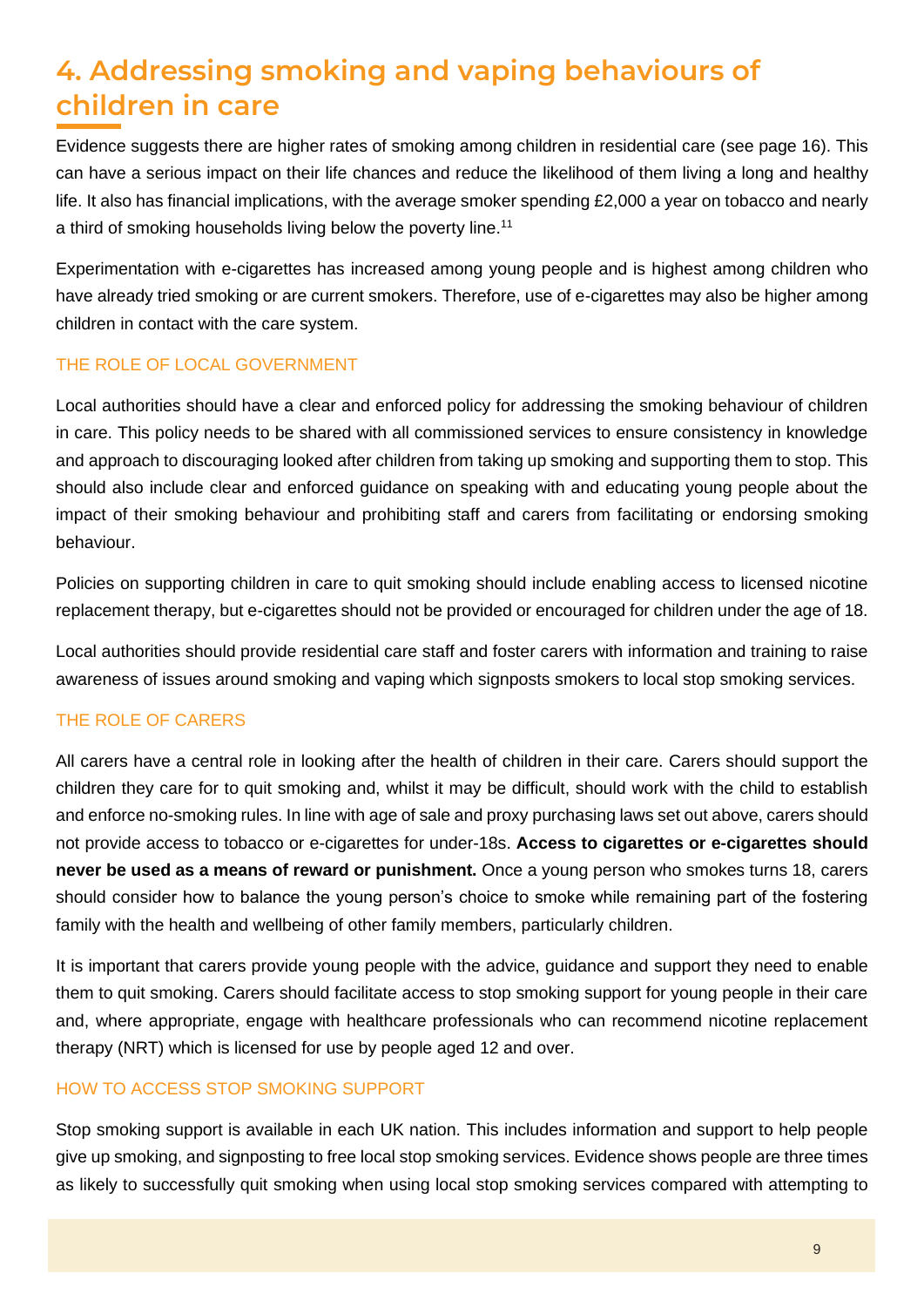quit without help.

- England:<https://www.nhs.uk/better-health/quit-smoking/>
- Scotland: <https://www.nhsinform.scot/healthy-living/stopping-smoking>
- Wales:<https://www.helpmequit.wales/>
- Northern Ireland:<https://www.stopsmokingni.info/>

Children who smoke should also be supported to engage with healthcare professionals who can recommend NRT which is licensed for use by people aged 12 and over.

Stop smoking services are not designed specifically for young people, although some local authorities do have stop smoking advisors specifically trained to support teenagers and young people. National charities such as **QUIT** also provide free and confidential stop smoking services and advice for young people. They offer specialist support and provide stop smoking medication to those aged 12 and over.

The below discussion of the evidence should help to inform policy making.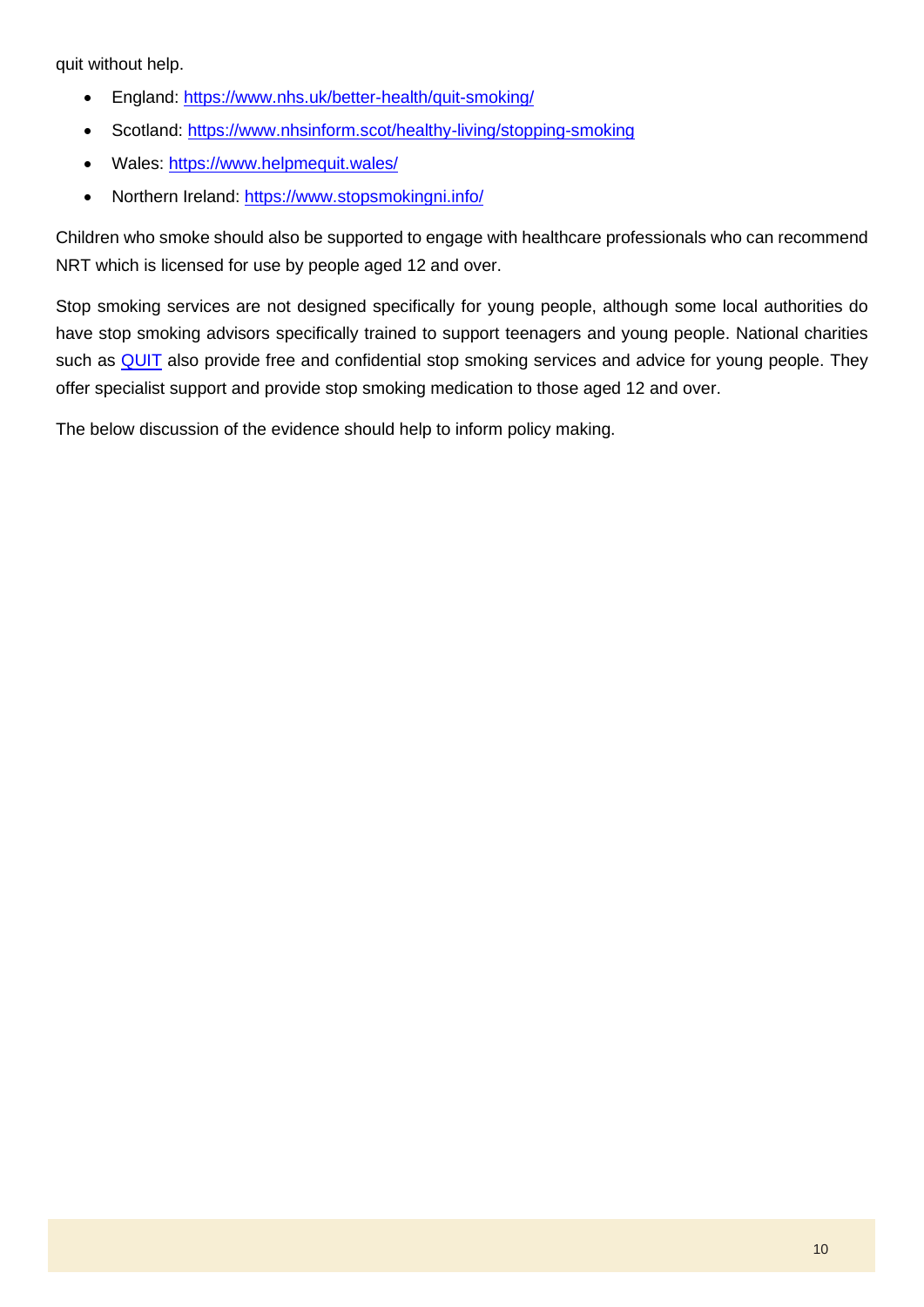# <span id="page-10-0"></span>**5. What are e-cigarettes?**

The following facts about e-cigarettes should inform all policies:

- E-cigarettes, also known as vapes, are not the same as tobacco cigarettes. Unlike cigarettes, ecigarettes don't contain or burn tobacco and don't produce tar or carbon monoxide. As such, ecigarettes are not encompassed by legislation applying to smoking or tobacco.
- Most e-cigarettes contain nicotine in an e-liquid which is heated and delivered orally to users in the form of vapour, rather than smoke. This means that e-cigarettes are *vaped* rather than *smoked*.
- E-cigarettes are much closer to licensed nicotine products, such as sprays, patches and gum, than they are to cigarettes.
- Nicotine is an addictive substance. However, the greatest harm caused by cigarettes comes from the other toxic chemicals released in cigarette smoke when tobacco is burnt, including carbon monoxide and tar.<sup>12</sup>
- Other components of e-liquids are vegetable glycerine, propylene glycol and flavourings.
- <span id="page-10-3"></span>• While not without risk, e-cigarettes are significantly less harmful than smoked tobacco.
	- In 2015 Public Health England (PHE) published an independent review of the evidence noting that while not risk free, e-cigarettes carry a fraction of the risk of cigarettes.<sup>13</sup> PHE's second independent review published in February 2018 further supported the finding that vaping is significantly less harmful than smoking.<sup>14</sup>
	- In 2016 the Royal College of Physicians released a report which said that although the possibility of some harm from long-term e-cigarette use cannot be dismissed, it is likely to be very small, and substantially smaller than that arising from tobacco smoking.<sup>15</sup>
- <span id="page-10-2"></span>• There are a range of devices classed as e-cigarettes varying in shape, size and appearance. While the first generation of e-cigarettes were generally designed to look like tobacco cigarettes, the ecigarette market is now dominated by large modifiable tank devices and compact 'pod' systems resembling USB sticks.
- E-cigarettes can be disposable or rechargeable and can be used with pre-filled closed-capsule eliquid cartridges or refillable cartridges.

### USE OF E-CIGARETTES AMONG ADULTS AND YOUNG PEOPLE

In June 2021, the Smokefree GB Survey carried out by YouGov on behalf of ASH found that there are an estimated 3.6 million vapers in Great Britain. This number is almost entirely made up of current and ex-smokers, with just 4.9% of those who have never smoked currently vaping.<sup>[8](#page-1-1)</sup>

<span id="page-10-1"></span>Among young people aged 11-17, a large majority have never tried e-cigarettes (77.7%) or are unaware of them (10.5%).<sup>16</sup> Current use of e-cigarettes among 11-17 year olds is highest among current smokers (41.3%) and it is very low in never smokers (0.7%). Children under 16 are less likely to try e-cigarettes than 16-17 year olds. Only 6.5% of 11-15 year olds have tried vaping, compared to 23.2% of 16-17 year olds. Among reasons for using an e-cigarette young people mainly vape just to "give it a try" (49.3%) not because they think it "looks cool" (1.2%).[16](#page-10-1)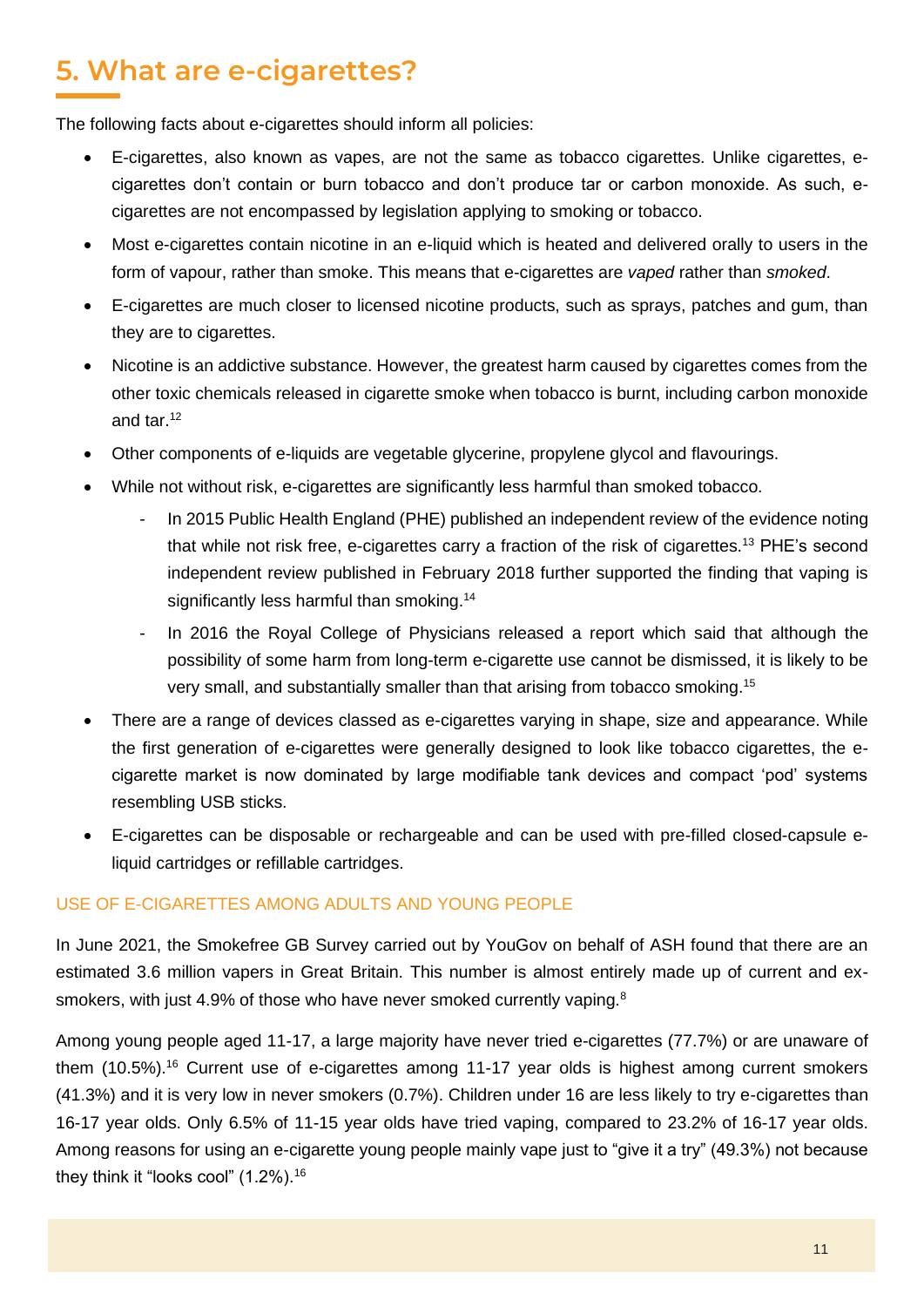Although it remains important to monitor the use of e-cigarettes in young people, to date, concerns over gateway progression from e-cigarette use into smoking are unfounded.<sup>[16,](#page-10-1)17</sup>

### DO E-CIGARETTES HELP PEOPLE QUIT SMOKING?

E-cigarettes are currently the most popular aid to quitting smoking in England among adults.<sup>18</sup> According to the findings of a large-scale systematic review, nicotine containing e-cigarettes are 70% more effective in helping smokers quit than nicotine replacement therapy (NRT).<sup>19</sup> Similarly, a randomised control trial published in 2019 found that using an e-cigarette combined with behavioural support was approximately twice as effective for cessation as behavioural support combined with NRT.<sup>20</sup>

Guidance  $[NG209]^{21}$  from the National Institute for Health and Care Excellence<sup>22</sup> recommends that adults who smoke:

- <span id="page-11-0"></span>have access to nicotine-containing e-cigarettes
- are informed that nicotine-containing e-cigarettes are "more likely to result in them successfully stopping smoking" when combined with behavioural support

Adult smokers who are interested in using e-cigarettes to stop smoking should be:

- given clear, consistent and up-to-date information about nicotine-containing e-cigarettes
- advised how to use nicotine-containing e-cigarettes and how/when to stop
- informed that there is not enough evidence to know whether there are long-term harms from ecigarette use
- informed that use of e-cigarettes is likely to be substantially less harmful than smoking
- advised about the importance of getting enough nicotine to overcome withdrawal symptoms, and how to get enough nicotine

Some people have concerns that the ongoing use of e-cigarettes or other nicotine containing products does not constitute quitting smoking. However, clinically **this is not the case** and NICE guidance is clear that adults who want to quit smoking using e-cigarettes should be advised about using them "long enough to prevent a return to smoking."

There are currently no e-cigarettes with a medicinal licence available on the UK market, meaning they cannot be prescribed by GPs or other healthcare professionals. However, the Medicines and Healthcare Regulatory Agency (MHRA) – which regulates e-cigarettes in the UK – recently published enhanced guidance paving the way for e-cigarettes to be prescribed on the NHS.

Further information on using e-cigarettes to stop smoking is available from the NHS: [www.nhs.uk/live](http://www.nhs.uk/live-well/quit-smoking/using-e-cigarettes-to-stop-smoking/)[well/quit-smoking/using-e-cigarettes-to-stop-smoking/](http://www.nhs.uk/live-well/quit-smoking/using-e-cigarettes-to-stop-smoking/)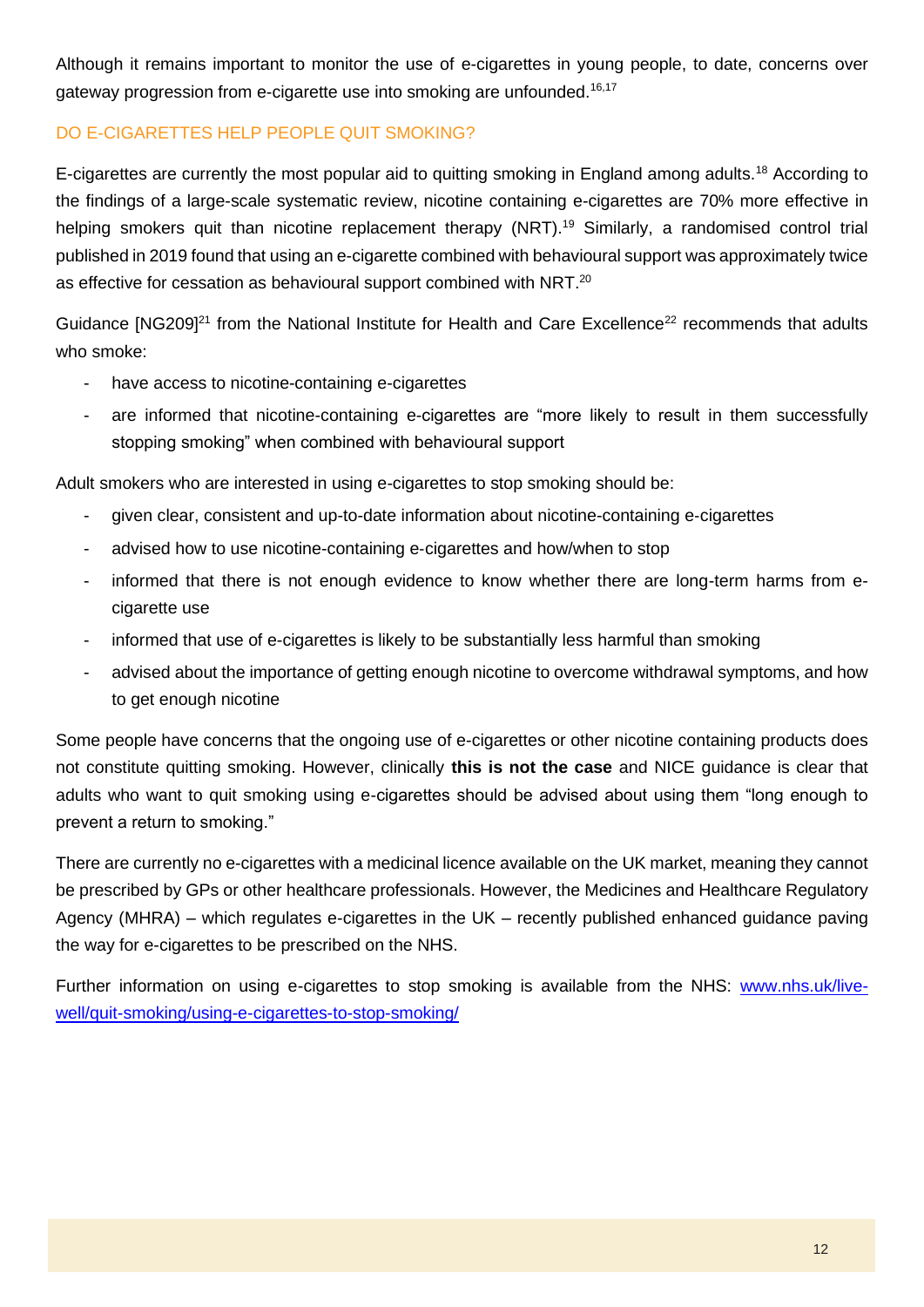# <span id="page-12-0"></span>**6. Overview of regulation in the UK**

There are several laws related to smoking and vaping which are relevant to parents, foster carers, adoptive parents and the children they care for. Much of this legislation is designed to deter children from starting smoking or vaping and to make it more difficult for teenagers to acquire tobacco or e-cigarettes. Further information about relevant tobacco control legislation and guidance is set out below. **A summary of the legislation and guidance for services working with looked after children in each UK nation is available from the NSPCC [here.](https://learning.nspcc.org.uk/children-and-families-at-risk/looked-after-children)**

### **Smoking in indoor public places, workplaces and work vehicles**

*Note: Most foster homes and adoptive homes are not covered by this legislation as they are private residences. While not regulatory, local policy will guide expectations around smoking and ecigarette use.* 

|                          | <b>Tobacco and cigarettes</b> | <b>E-cigarettes</b>      |
|--------------------------|-------------------------------|--------------------------|
| <b>England and Wales</b> | Illegal since $200723$        | Not currently prohibited |
| <b>Scotland</b>          | Illegal since $200624$        | Not currently prohibited |
| <b>Northern Ireland</b>  | Illegal since $200725$        | Not currently prohibited |

| Smoking/vaping or allowing someone else to smoke/vape in private vehicles carrying under 18s |                               |                          |  |  |
|----------------------------------------------------------------------------------------------|-------------------------------|--------------------------|--|--|
|                                                                                              | <b>Tobacco and cigarettes</b> | E-cigarettes             |  |  |
| <b>England and Wales</b>                                                                     | Illegal since 2015            | Not currently prohibited |  |  |
| <b>Scotland</b>                                                                              | Illegal since 2016            | Not currently prohibited |  |  |
| <b>Northern Ireland</b>                                                                      | Illegal since $2022^{26}$     | Not currently prohibited |  |  |

<span id="page-12-1"></span>

| Sale to under 18s        |                               |                                  |  |  |
|--------------------------|-------------------------------|----------------------------------|--|--|
|                          | <b>Tobacco and cigarettes</b> | <b>E-cigarettes</b>              |  |  |
| <b>England and Wales</b> | Illegal since 2007            | Illegal since $2015^{27}$        |  |  |
| <b>Scotland</b>          | Illegal since 2010*           | Illegal since 2017 <sup>28</sup> |  |  |
| <b>Northern Ireland</b>  | Illegal since $2008^{29}$     | Illegal since $2022^{26}$        |  |  |

<span id="page-12-3"></span><span id="page-12-2"></span>\* Note: in Scotland anyone aged under-18 who attempts to purchase tobacco also commits an offence <sup>30</sup>

| Proxy purchasing (purchasing tobacco or e-cigarettes on behalf of someone under the legal age) |                                  |                                  |  |
|------------------------------------------------------------------------------------------------|----------------------------------|----------------------------------|--|
|                                                                                                | <b>Tobacco and cigarettes</b>    | <b>E-cigarettes</b>              |  |
| <b>England and Wales</b>                                                                       | Illegal since 2014 <sup>31</sup> | Illegal since 2015               |  |
| <b>Scotland</b>                                                                                | Illegal since $2010^{30}$        | Illegal since 2017 <sup>28</sup> |  |
| <b>Northern Ireland</b>                                                                        | Illegal since $2014^{32}$        | Illegal since $2022^{26}$        |  |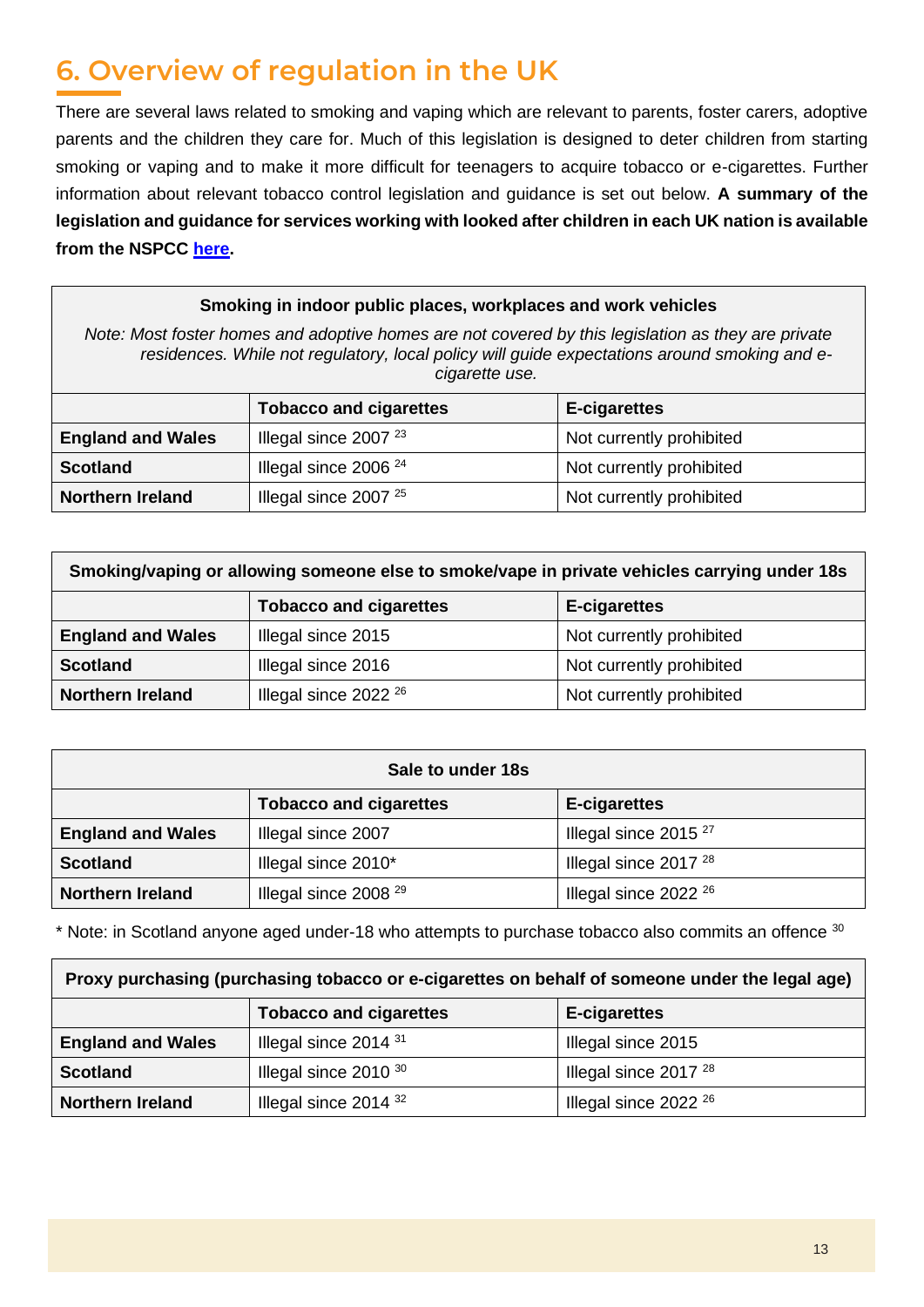### SMOKEFREE OUTDOOR SPACES

Smokefree outdoor spaces have been implemented to varying degrees across the UK. They are typically enforced, either through national legislation or through organisational policies and local guidance. **It has been illegal to smoke in any pub, restaurant, nightclub, and most workplaces and work vehicles, in the UK since 2007.**

#### England

In England, there is no legislation requiring outdoor spaces to be smokefree. However, individual organisations can prohibit smoking on their premises if they choose. For example, smoking is banned in most sports grounds, on train station platforms and some hospital grounds. Some local authorities have also required hospitality venues to make outdoor pavement seating introduced during the Covid-19 pandemic smokefree.

#### Wales

In 2021, the Welsh Government extended smoke-free requirements to more places and settings in Wales. *Note: The legislation only covers smoking tobacco. It does not include e-cigarettes. New areas which are* required to be smokefree include:

- All public playgrounds and outdoor day care and child-minding settings for children
- School grounds
- Hospital grounds

A full summary of the changes is available here: [gov.wales/smoke-free-law-guidance-changes-march-2021](https://gov.wales/smoke-free-law-guidance-changes-march-2021-html) [html](https://gov.wales/smoke-free-law-guidance-changes-march-2021-html)

This legislation is supplemented by a range of local smokefree policies. Most recently, the Football Association of Wales has banned smoking from the side-lines at football matches for ages 5-11-years old from September 2020, followed by 5-12-years from September 2021 and then 5-13-years from 2022.<sup>33</sup>

#### **Scotland**

Smoking has been legally prohibited on all NHS grounds in Scotland since 2016.<sup>[28](#page-12-3)</sup> This covers the grounds of hospitals, health centres or GP surgeries, and NHS car parks or gardens. This legislation is supplemented by a range of local smokefree policies applying to sports grounds, train station platforms etc.

#### Northern Ireland

Like England, Northern Ireland has not introduced legislation requiring outdoor spaces to be smokefree. However, individual organisations can prohibit smoking on their premises if they choose. This includes train station platforms, some sports grounds and Health and Social Care Trust-owned grounds, including car parks.34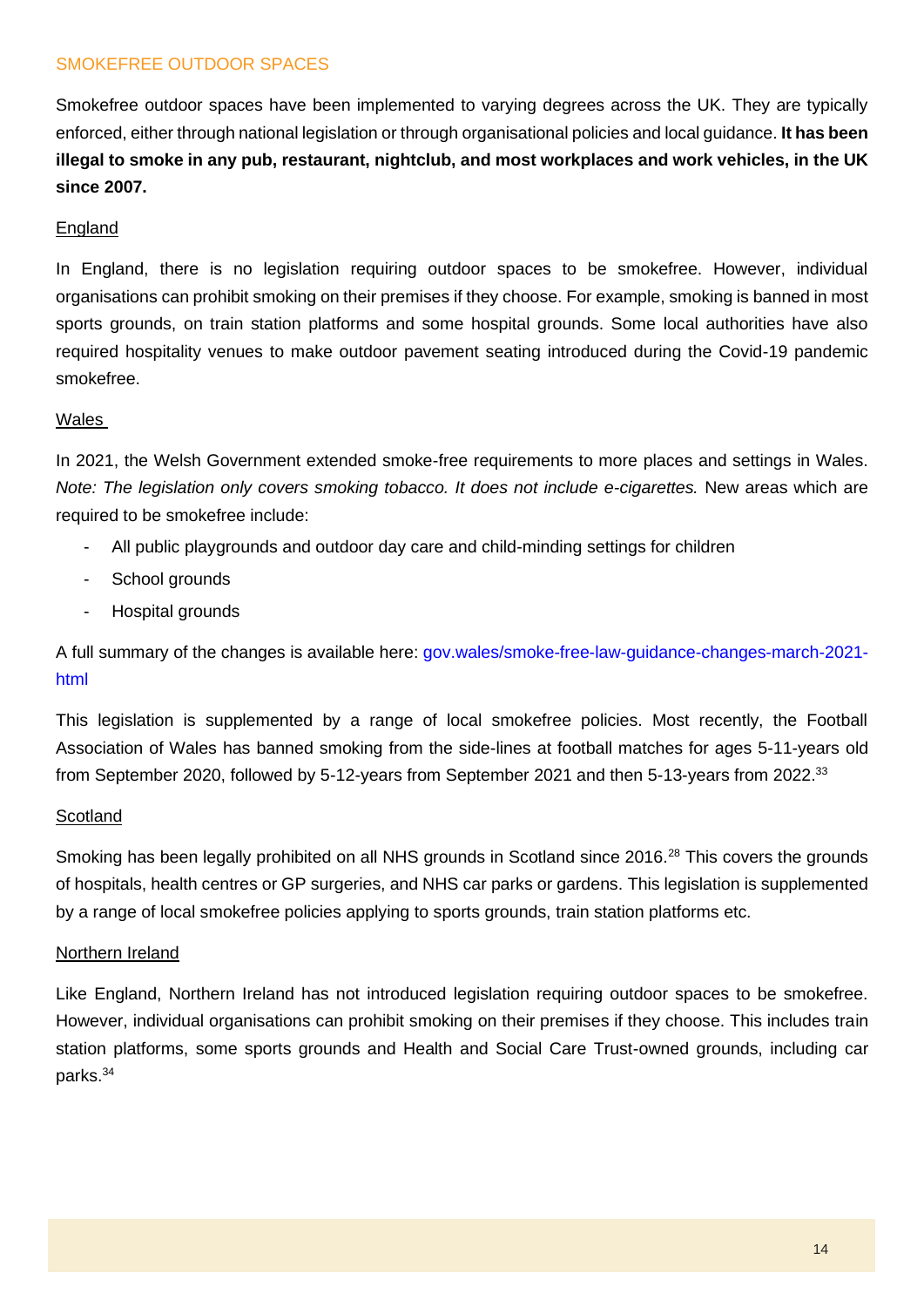# FURTHER LEGISLATION

Further measures designed to reduce uptake of smoking and vaping among young people in all UK nations (unless specified) include:

- A ban on the sale of cigarettes in vending machines
- A ban on the display of tobacco products in shops
- A ban on cross border (e.g. TV or radio) advertising of e-cigarettes
- Regulation of e-cigarettes including child and tamper proof containers and nicotine content labelling on packaging

It is important for all parents, foster carers and adoptive parents to be informed about this legislation and take appropriate steps to report any breaches in these laws.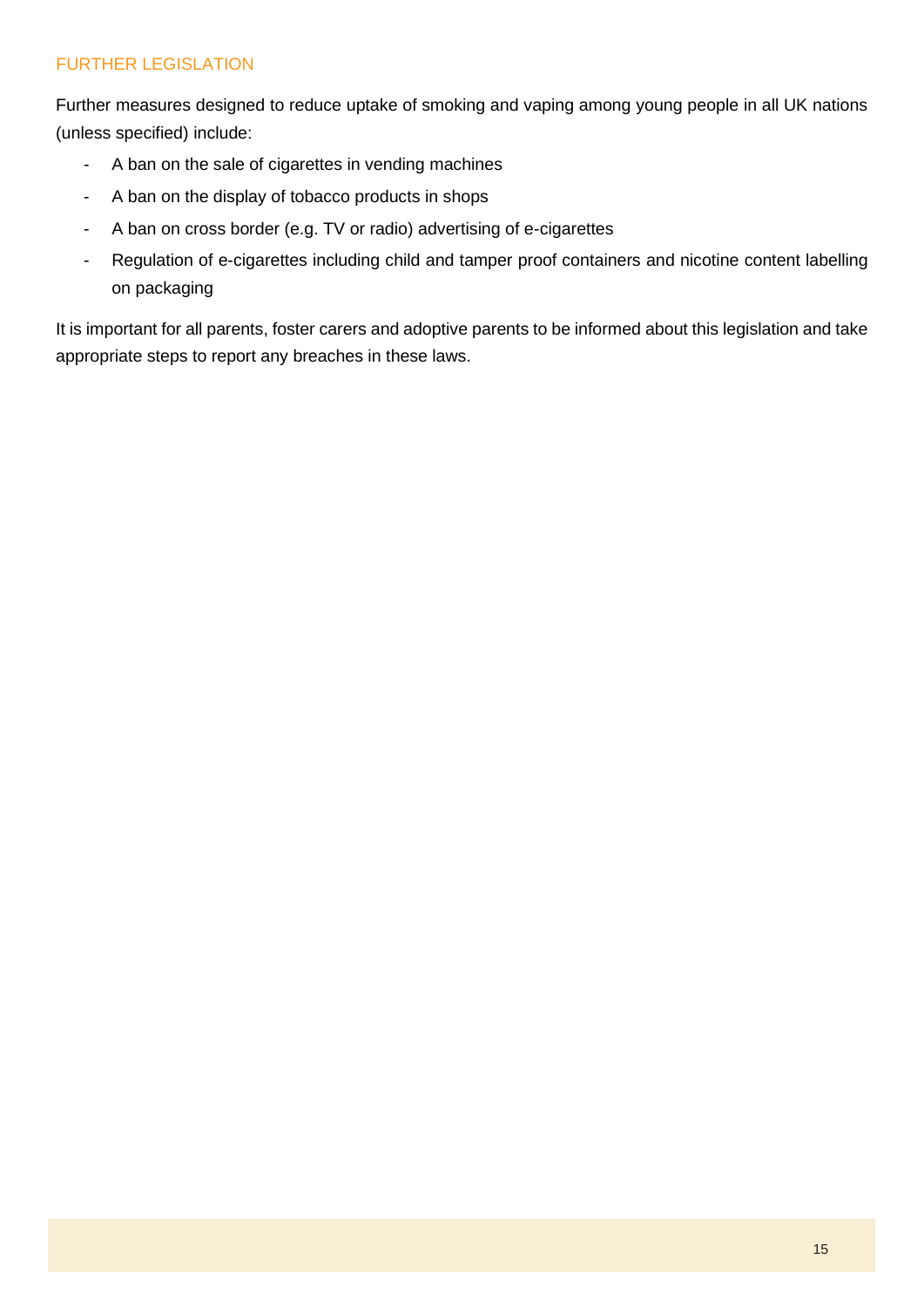# <span id="page-15-0"></span>**7. Impact of exposing children to smoking or vaping**

Children who are in, or have been through, the care system can be among the most vulnerable in society. Many will experience emotional or behavioural issues,<sup>35</sup> may suffer from health inequalities and face poorer life chances and outcomes.<sup>36</sup>

<span id="page-15-1"></span>Children in care are more likely to have experienced disadvantage, are more likely to be exposed to secondhand smoke<sup>37</sup> <sup>38</sup> and are significantly more likely to smoke themselves.<sup>39</sup> A study from 2003 found that around two thirds of children in residential care in England smoked;<sup>40</sup> at the same time an estimated 9% of children in England aged 11-15 were regular smokers.<sup>41</sup> A 2017 study of foster children in Wales found that those in care were around five times more likely to be smokers than children from private households.<sup>42</sup>

### HEALTH IMPACTS

#### **Smoking**

Children are particularly vulnerable to the damaging effects of secondhand smoke because of their smaller, maturing and developing organs.<sup>43</sup> Evidence shows that secondhand smoke is a preventable and avoidable cause of health conditions including bronchitis, pneumonia, meningitis.<sup>[7](#page-1-2)</sup> Exposure to secondhand smoke during early childhood is also a significant cause of sudden infant death (SIDS) or cot death.<sup>44</sup>

In 2010, the Royal College of Physicians estimated that household smoking increases the incidence of childhood asthma by as much as 50% and results in 20,000 cases of lower respiratory tract infection each year[.](#page-1-2)<sup>7</sup> Exposure to secondhand smoke in childhood can also lead to long term respiratory problems, including an increased risk of chronic respiratory illness and lung function deficits in later life.<sup>45</sup>

In addition to the well documented physical harm caused by secondhand smoke, research suggests exposure to secondhand smoke may impair mental development and lead to neurobehavioral disorders.<sup>46 47</sup> Another study found that children who were continuously or intermittently exposed to secondhand smoke were more likely to be physically aggressive and display anti-social behaviour.<sup>48</sup> Further research has found that environmental tobacco smoke exposure, whether alone or in conjunction with prenatal exposure, increases the risk of behavioural problems in school age children.<sup>49</sup>

In 2010, it was estimated that children in the UK breathing in other people's cigarette smoke results in 300,000 GP visits annually[.](#page-1-2)<sup>7</sup> Children exposed to smoke are also likely to have more days off school each year.<sup>50</sup>

A substantial majority of smokers begin smoking as children. Two thirds of those who try smoking go on to become regular smokers, only a third of whom succeed in quitting during their lifetime.<sup>51</sup> Smoking is responsible for the death of half of all life-time smokers,<sup>52</sup> and is responsible for nearly 80,000 preventable, premature deaths a year in England.<sup>53</sup> On average smokers lose 10 years of life compared with nonsmokers.<sup>54</sup> Children must be protected from taking up smoking and exposing themselves to smoking related morbidity and mortality.

#### E-cigarettes

While e-cigarettes are unlikely to be risk-free, they carry a small fraction of the risk of smoking. The RCP estimates that the hazard to health arising from long-term vapour inhalation from e-cigarettes is unlikely to exceed 5% of the harm from smoking tobacco.<sup>[15](#page-10-2)</sup>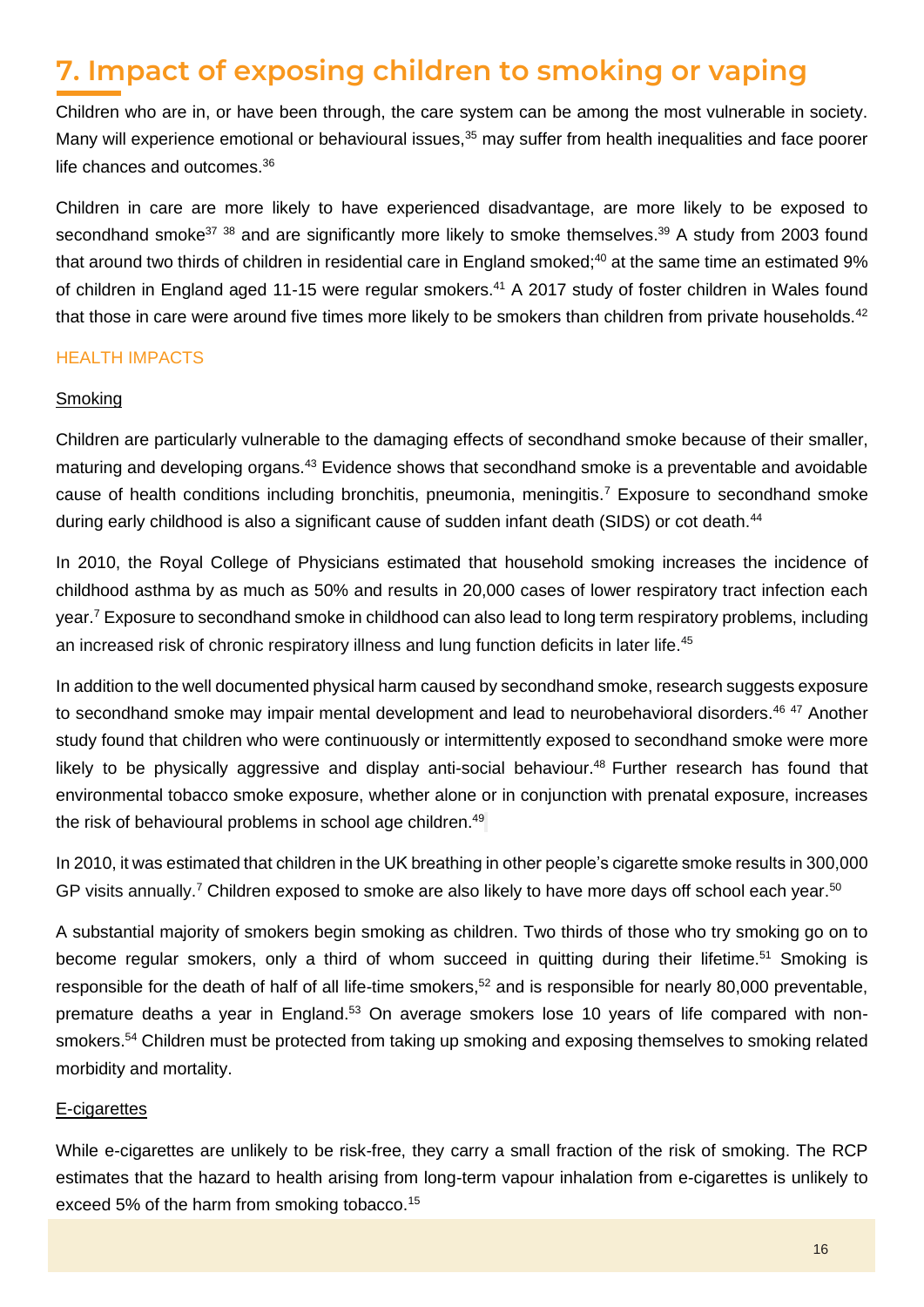Current evidence does not suggest that exposure to secondhand e-cigarette vapour causes harm to bystanders and any risks are likely to be extremely low."[14](#page-10-3)Any passive exposure to the nicotine in e-cigarette vapour will vary according to the device and e-liquid being used, as well as the conditions of use (e.g. level to which the liquid is being heated).<sup>55</sup> Although the nicotine in e-cigarette vapour can also be deposited on surfaces,<sup>56</sup> a report from the Royal College of Physicians (RCP) notes that this would occur in such small quantities that: "there is no plausible mechanism by which such deposits could enter the body at doses that would cause physical harm." The report simply concludes that: "Harm to others from vapour exposure is negligible."[15](#page-10-2)

Despite the relatively low risk of harm from e-cigarettes compared to tobacco, they are still addictive products and it is important that children and never smokers do not start vaping. The addictiveness of nicotine depends on the delivery system. The chemical addictiveness of e-cigarettes compared to tobacco cigarettes is still unclear.[14](#page-10-3) However, survey evidence from ASH found that 11-18 year olds who smoked were more likely to report having moderate, strong, and very strong urges to smoke compared to those who vaped. Around 40% of vapers reported having no urges to vape compared to 20% of smokers who reported having no urges to smoke.<sup>57</sup> More research is needed on the addictiveness of different types and strengths of nicotine vaping products among young people.

### IMPACT ON YOUNG PEOPLE'S BEHAVIOUR

#### Smoking

In addition to the health impacts from exposure to secondhand smoke, parental smoking is strongly linked with smoking in adolescence and in later life. Children with at least one parent who smokes are 72% more likely to smoke in adolescence.<sup>58</sup> In 2011, it was estimated that each year at least 23,000 young people in England and Wales start smoking by the age of 15 as a result of exposure to smoking in the home.<sup>59</sup>

Not only do parents and carers act as role models to children in their care, but children with parents or family members who smoke are likely to find it easier to obtain cigarettes. In 2018, 22% of 11 – 15 year olds who smoked reported being given cigarettes by parents or siblings, despite it being illegal to purchase cigarettes for an under-18.<sup>[39](#page-15-1)</sup> All parents and carers should therefore consider the impact of smoking on the behaviour of young people in their care.

The age at which a child starts to experiment with smoking is significant. The younger children start, the more likely they are to become heavily addicted. They are also likely to find it harder to quit as adults.<sup>60</sup> Fostering and adoption services should minimise the risk to young people, both as children and in later life, by supporting foster carers and adoptive parents to quit smoking and maintain a smokefree home.

#### E-cigarettes

As the behaviour of using an e-cigarette to some extent mimics the behaviour of smoking, concerns have been raised that e-cigarettes could model smoking behaviour for children and therefore encourage them to smoke. A survey of 10-11 year olds in Wales found that children with a parent who vaped were more likely to be exposed to e-cigarettes or have positive perceptions of vaping, but this did not affect their *exposure to* or *perceptions of* smoking.<sup>61</sup> Children who saw e-cigarettes as quitting aids for adults (64%) were less likely to think they would smoke or vape in the future, although more children thought they would vape (20%) than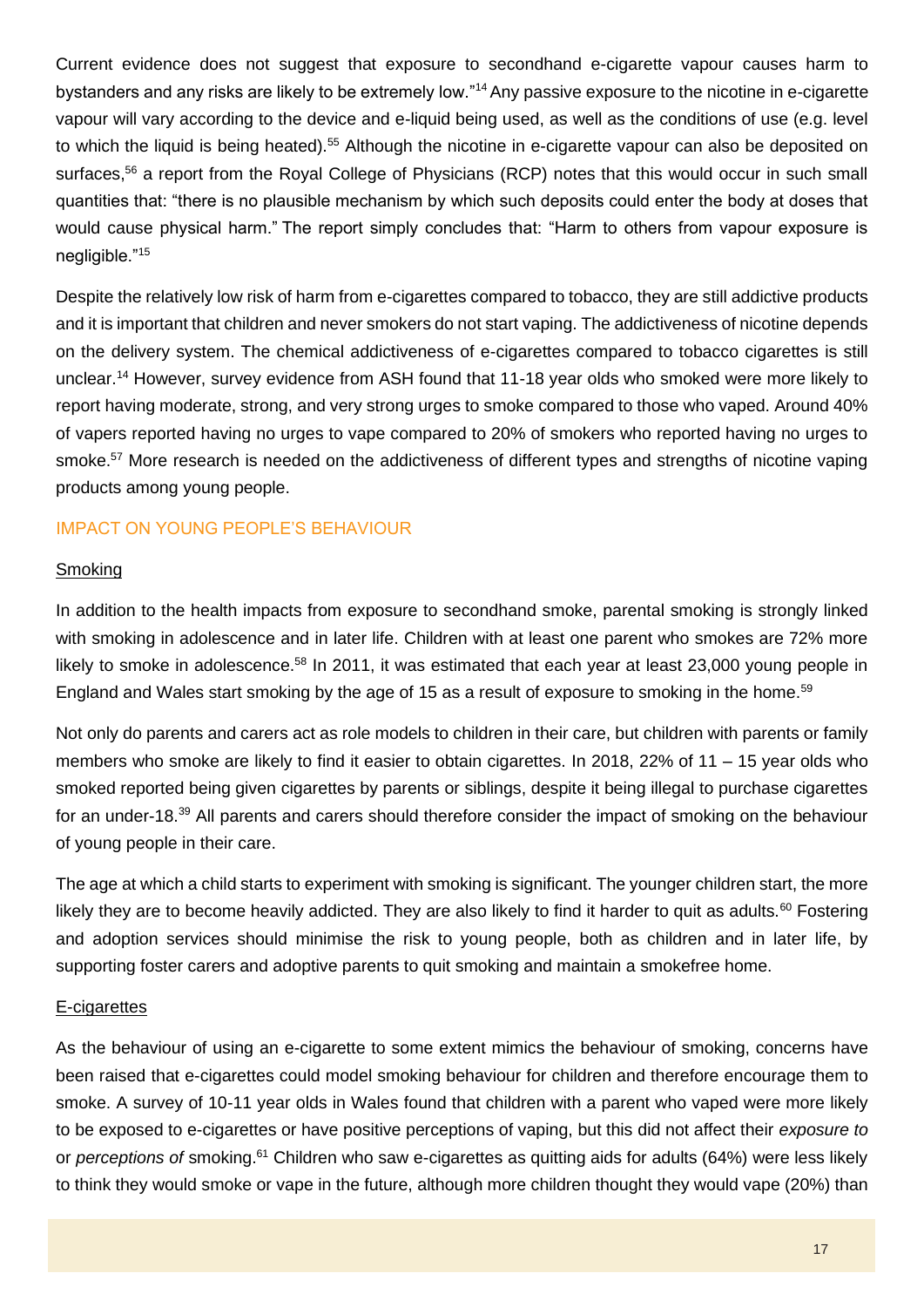#### smoke (12%).

However, evidence shows that in the UK e-cigarettes are not 'normalising' smoking. An analysis of five large scale youth surveys involving over 60,000 young people aged 11 – 16 years, found a consistent pattern that most e-cigarette experimentation among young people does not lead to regular use, and levels of regular e-cigarette use in young people who have never smoked remain very low. <sup>62</sup> Meanwhile, rates of smoking among young people in the UK continue to decline.<sup>[39](#page-15-1)</sup>

There has been an increase in awareness of e-cigarettes amongst 11 to 18 year olds and an increase in experimentation. However, regular e-cigarette use, defined as once a month or more, is almost entirely confined to those who are current or ex-smokers.[16](#page-10-1)

Similar to cigarettes, up to 18% of 11 – 15 year olds who vaped regularly in England reported being given ecigarettes by parents or siblings in 2018.[39](#page-15-1)

#### PREVENTING ACCIDENTAL HARM

#### Smoking

Cigarettes were responsible for 7% of accidental house fires from April 2019 – March 2020, equating to over 10,900 fire incidents. While accounting for a small percentage of total house fires, cigarettes were the largest cause of accidental fire deaths accounting for 23% of fire fatalities.<sup>63</sup> Smoking related house fires are estimated to cost the economy in England approximately £324.5 million each year.<sup>64</sup> Quitting smoking and keeping a smokefree home are essential ways to reduce risks from smoking related house fires.

#### E-cigarettes

E-cigarettes are significantly less harmful than smoked tobacco. As with all new products, long-term or rare adverse effects will remain uncertain until they have been in widespread use for several decades. As such they should be kept under review. Services should refer to information provided by reputable organisations such as the NHS, Public Health Wales or the Office for Health Improvement and Disparities (England).

**Poisoning:** E-liquids used to refill some e-cigarettes can be toxic if drunk in their concentrated form. **As with other potentially toxic household products such as medicines, e-cigarettes and refill liquids should be kept out of the reach of children and pets.** 

**Fires:** Concerns have also been expressed about product safety following rare instances of e-cigarette batteries exploding/overheating. Guidance for parents from Royal Society for the Prevention of Accidents, the Chief Fire Officers Association and London Fire Brigade states: "Poorly made or counterfeit chargers for e-cigarettes have caused house fires but this is a much smaller number than cigarettes and there are things you can do to manage these risks. **Only buy e-cigarettes from reputable outlets, use the correct charger for the device, follow the manufacturer's instructions and don't leave an e-cigarette charging unattended or overnight. This advice is the same for other electronics such as mobile phones."**<sup>65</sup>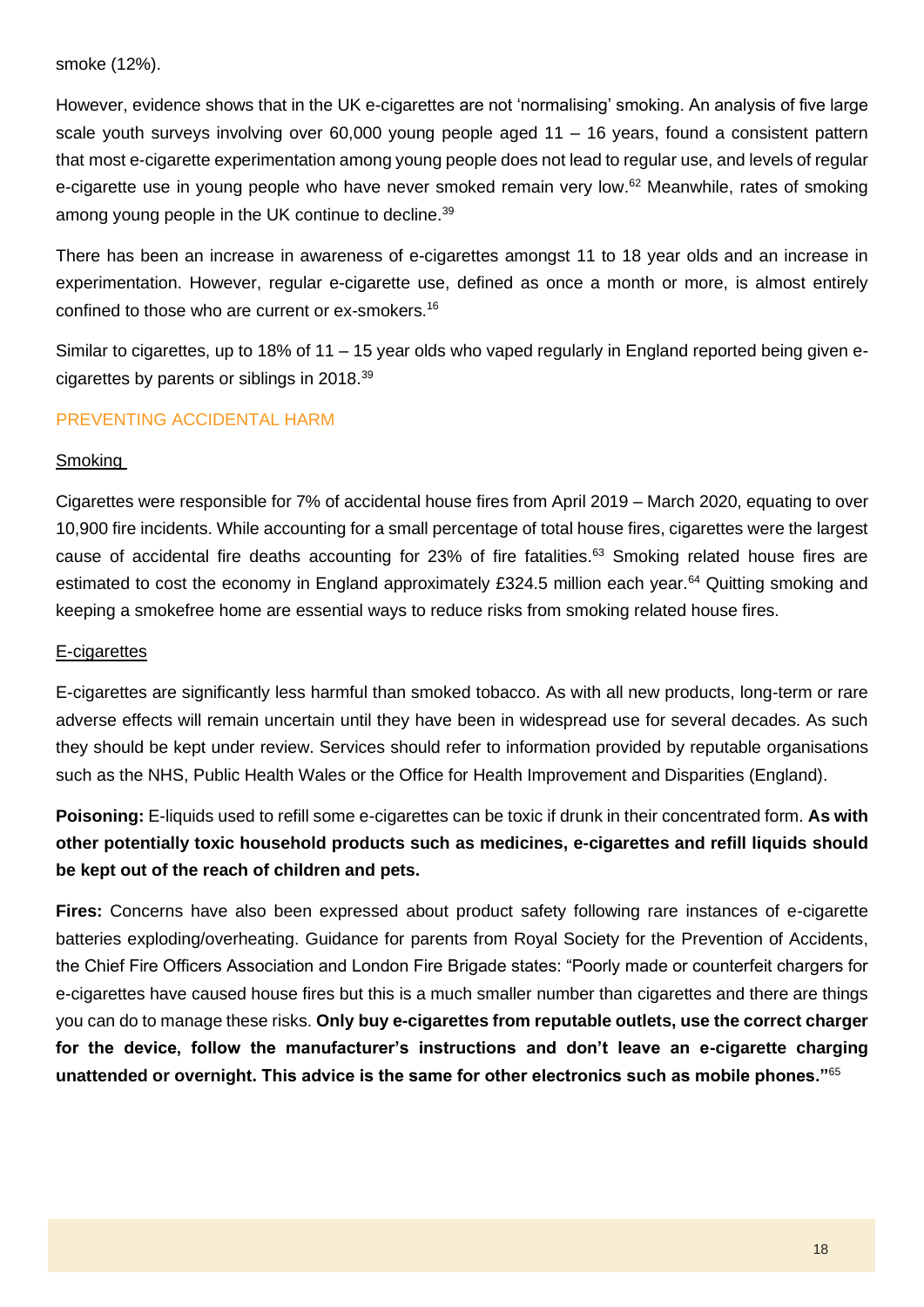# <span id="page-18-0"></span>**8. Smokeless tobacco**

Smokeless tobacco constitutes a wide range of tobacco containing products that are non-combustible (do not burn) but may be chewed, inhaled or placed in the mouth.<sup>66</sup> These include tobacco with or without characterising flavours and sweeteners (eg. Mishri and Qiwam), with alkaline modifiers to increase nicotine absorption and addictiveness (eg. Khaini, Naswar and Gul), and tobacco with areca nut and slaked lime (eg. Gutkha, Zarda, Mawa).<sup>67</sup>

Smokeless tobacco use has been linked to higher risk of oral and pharyngeal cancers, ischaemic heart disease, stroke and adverse perinatal outcomes.<sup>68 69 70</sup> Whilst smokeless tobacco is non-combustible and does not expose bystanders to tobacco smoke, it still poses a risk to children through role-modelling, where children imitate adult behaviour. Children living in households where smokeless tobacco is present are also more likely to have access to these products.

Data on the prevalence of smokeless tobacco use in the UK is mixed, but it is predominantly used by South Asians of Bangladeshi, Indian and Pakistani origin. Current use of smokeless tobacco is much more common among smokers than non-smokers. A 2019 ASH survey found that among the South Asian population, smokers were nearly four times as likely to be current users of smokeless tobacco than non-smokers.<sup>71</sup>

Parents or carers who use smokeless tobacco should be advised not to use it in front of children and keep products out of the reach of children. Ideally, they should be supported to stop using tobacco entirely.

Further information:

• ASH. [Evidence into practice: Smokeless tobacco products.](https://ash.org.uk/wp-content/uploads/2020/03/smokelesstobaccoeip.pdf) March 2020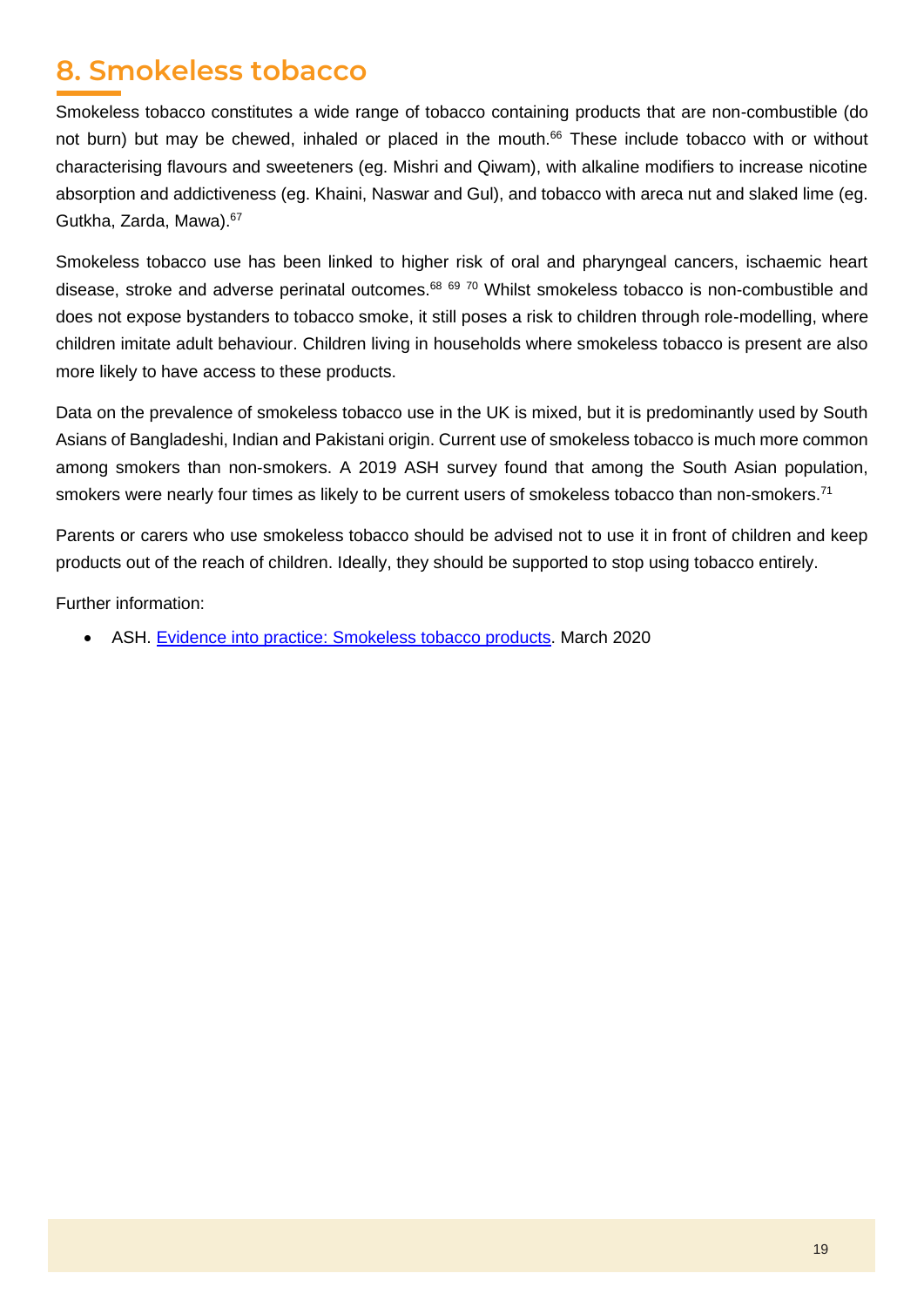# **9. Appendices**

<span id="page-19-0"></span>APPENDIX 1: REGULAR SMOKING RATES (AT LEAST ONE CIGARETTE PER WEEK) AMONG CHILDREN IN THE UK NATIONS

- England: In 2018, 2.1% of 11-15 year olds in England reported being regular smokers, compared to 22% in 1996. [39](#page-15-1) Smoking rates are higher among 16-17 year olds, with 8.7% of 16-17 year olds smoking regularly in 2019[.](#page-1-3)<sup>6</sup>
- Wales: In 2019, 4% of 11-16 year olds in Wales reported being regular smokers, indicating no change since 2013/14.<sup>72</sup>
- Scotland: In 2018, 2% of 13 year olds and 7% of 15 year olds in Scotland reported being regular smokers.<sup>73</sup>
- Northern Ireland: In 2019, 4% of 11-16 year olds in Northern Ireland reported being regular smokers, compared to 15% in 2000.

# **When referring to this publication, please cite as:**

Action on Smoking and Health (ASH). Foster care, adoption, smoking and vaping. 2022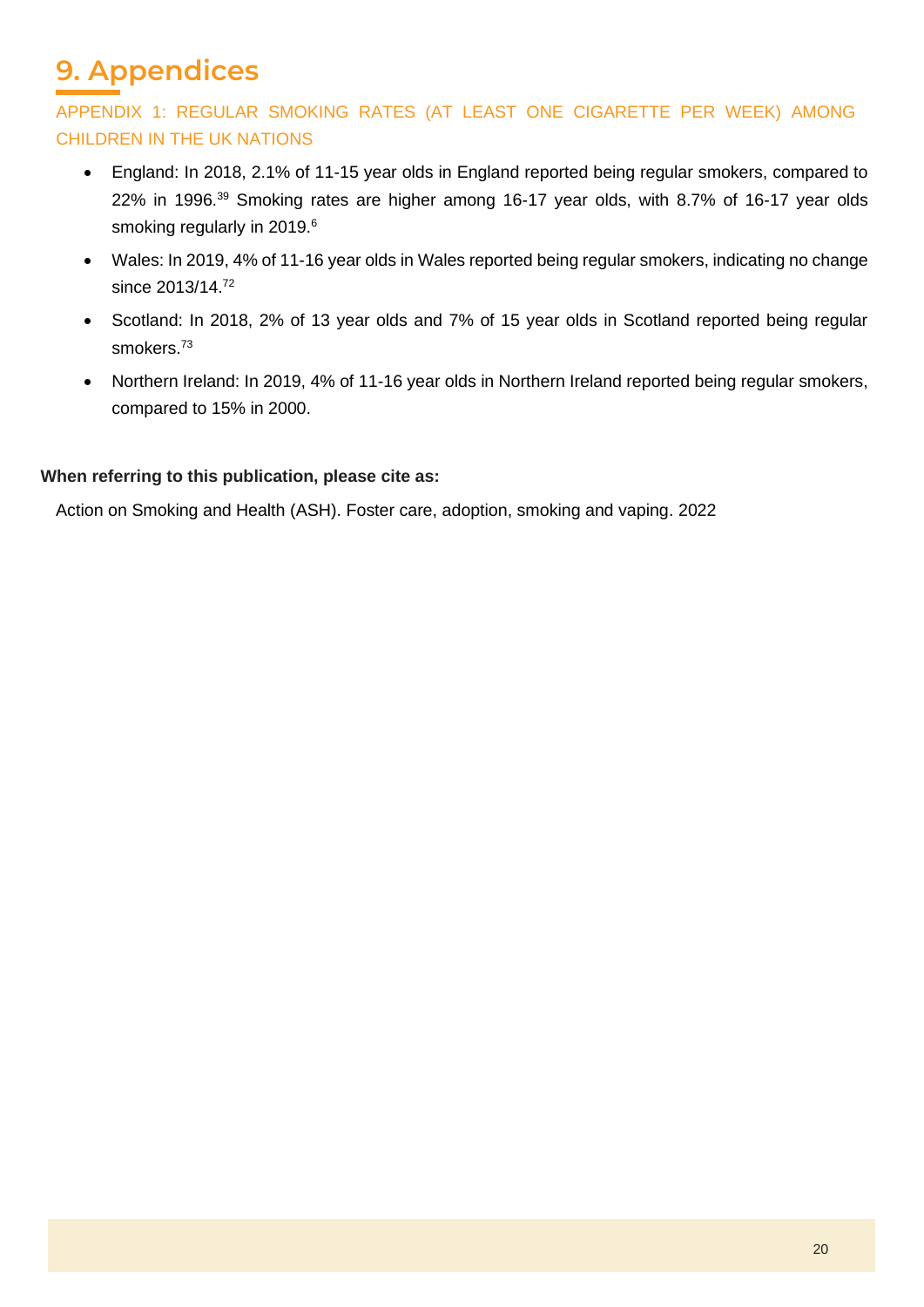# **References**

#### **References last checked June 2022**

1 Action on Smoking and Health (ASH) is a public heath charity which campaigns to reduce the work caused by tobacco[: http://www.ash.org.uk/](http://www.ash.org.uk/)

5 ONS[. Adult smoking habits in the UK 2019.](https://www.ons.gov.uk/peoplepopulationandcommunity/healthandsocialcare/healthandlifeexpectancies/bulletins/adultsmokinghabitsingreatbritain/2019) 2020.

6 UCL[. Smoking Toolkit Study.](https://smokinginengland.info/graphs/top-line-findings) 2021. Monthly household surveys of representative samples of 1700-1800 adults (16+ years old) in England. Fieldwork by TNS/BMRB 2006 up to April 2013, then IPSOS MORI. Sample weighted to match population in England on key socio-demographics

7 Royal College of Physicians[. Passive smoking and children.](http://bit.ly/1iH6hZL) London, RCP, 2010.

8 ASH[. Use of e-cigarettes \(vapes\) among adults in Great Britain.](https://ash.org.uk/information-and-resources/fact-sheets/statistical/use-of-e-cigarettes-among-adults-in-great-britain-2021/) 2021.

9 ASH Smokefree GB survey. All figures, unless otherwise stated, are from YouGov Plc. Total sample size was 12,247 adults. Fieldwork was undertaken between 18th February - 18th March 2021. The survey was carried out online. The figures have been weighted and are representative of all GB adults (aged 18+).

10 West, R. and Papadakis, S. (2019[\) Stop smoking services: increased chances](https://www.ncsct.co.uk/publication_Stop_smoking_services_impact_on_quitting.php) of quitting. London; National Centre for Smoking Cessation and Training.

11 H Reed (2021)[. Estimates of poverty in the UK adjusted for expenditure on tobacco –](https://ash.org.uk/information-and-resources/reports-submissions/reports/smoking-and-poverty/) 2021 update.

12 Royal College of Physicians. Harm reduction in nicotine addiction: helping people who can't quit. A report by the Tobacco Advisory Group of the Royal College of [Physicians.](http://bit.ly/1iWIx7e) London: RCP, 2007.

13 Public Health England[, E-cigarettes: an evidence update A report commissioned by Public Health England,](https://www.gov.uk/government/uploads/system/uploads/attachment_data/file/457102/Ecigarettes_an_evidence_update_A_report_commissioned_by_Public_Health_England_FINAL.pdf) 2015

14 Public Health England[. Evidence review of e-cigarettes and heated tobacco products 2018.](https://www.gov.uk/government/publications/e-cigarettes-and-heated-tobacco-products-evidence-review/evidence-review-of-e-cigarettes-and-heated-tobacco-products-2018-executive-summary) 2018.

15 RCP[, Nicotine without smoke: Tobacco harm reduction,](https://www.rcplondon.ac.uk/projects/outputs/nicotine-without-smoke-tobacco-harm-reduction-0) 2016

16 ASH[. Use of e-cigarettes among young people in Great Britain.](https://ash.org.uk/information-and-resources/fact-sheets/statistical/use-of-e-cigarettes-among-young-people-in-great-britain-2021/) 2021.

17 Bauld L. MacKintosh A. Eastwood B. Ford A. Moore G. Dockrell M et al. Young people's use of e-cigarettes across the United Kingdom: Findings from five surveys 2015 - 2017.

Int. Journal of Environmental Research and Public Health. 2017.

18 UCL[. Electronic cigarettes in England: latest trends.](https://smokinginengland.info/graphs/e-cigarettes-latest-trends) Smoking Toolkit Study. 2021.

19 Hartmann. Boyce J et al[. Electronic cigarettes for smoking cessation.](https://www.cochranelibrary.com/cdsr/doi/10.1002/14651858.CD010216.pub4/full) Cochrane database of systematic reviews. October 2020.

20 Hajek P et al. [A randomized trial of e-cigarettes versus nicotine-replacement therapy.](https://www.nejm.org/doi/full/10.1056/nejmoa1808779) New England Journal of Medicine. 2019 Feb 14;380(7):629-37.

21 NICE guideline [NG209][. Tobacco: preventing uptake, promoting quitting and treating dependence.](https://www.nice.org.uk/guidance/ng209/chapter/recommendations-on-treating-tobacco-dependence#advice-on-nicotine-containing-e-cigarettes) November 2021

22 NICE produces evidence-based guidance and advice for health, public health and social care practitioners in England and Wales.

23 Department of Health[. Health Act 2006.](https://www.legislation.gov.uk/ukpga/2006/28/pdfs/ukpga_20060028_en.pdf) 

24 Health and Social Care Directorates. Smoking, Health and Social Care (Scotland) Act 2005.

25 Department of Health, Social Services and Public Safety[. Smoking \(Northern Ireland\) Order 2006.](https://www.legislation.gov.uk/nisi/2006/2957/pdfs/uksi_20062957_en.pdf)

26 NI Direct[. Smoking and vaping regulations in Northern Ireland](https://www.nidirect.gov.uk/articles/smoking-and-vaping-regulations-northern-ireland#toc-4)

27 The Nicotine Inhaling Products (Age of Sale and Proxy Purchasing) Regulations 2015

28 Health (Tobacco, Nicotine etc. and Care) (Scotland) Act 2016

29 The Children and Young Persons (Sale of Tobacco etc.) Regulations (Northern Ireland) 2008

30 Tobacco and Primary Medical Services (Scotland) Act 2010

31 Children and Families Act 2014

32 Tobacco Retailers Act (Northern Ireland) 2014

33 ASH Wales[. Press release: FAW ANNOUNCES HISTORIC MOVE TO BAN SMOKING ON THE SIDE-LINES OF CHILDREN'S FOOTBALL GAMES IN WALES.](https://ash.wales/faw-announces-historic-move-to-ban-smoking-on-the-sidelines-of-childrens-football-games-in-wales-2/) September 2020

34 NI Direct Government Services. **Smoking regulations in Northern Ireland** 

35 Sempik, J. et al[. Emotional and behavioural difficulties of children and young people at entry into care.](https://pubmed.ncbi.nlm.nih.gov/18540226/) Clinical Child Psychology and Psychiatry 2008; 13: 221-233.

36 Polnay L. [Promoting the health of looked after children.](https://www.bmj.com/content/320/7236/661) British Medical Journal 2000; 320: 661–662.

37 Moore, G., Holliday, J. and Moore, L. [Socioeconomic patterning in changes in child exposure to secondhand smoke after implementation of smoke-free legislation in Wales.](http://bit.ly/1gKKAIt)  Nicotine and Tobacco Research 2011; 34: 599-608

38 Moore, G. et al. [Socioeconomic inequalities in childhood exposure to secondhand smoke before and after smoke-free legislation in three UK countries.](http://1.usa.gov/1gKNoFE) Journal of Public Health 2012; 34: 599-608.

39 NHS. [Smoking, Drinking and Drug Use Among Young People in England 2018.](https://digital.nhs.uk/data-and-information/publications/statistical/smoking-drinking-and-drug-use-among-young-people-in-england/2018) 2019

40 Office for National Statistics. [The mental health of young people looked after by local authorities](The%20mental%20health%20of%20young%20people%20looked%20after%20by%20local%20authorities)

in England, 2002. 2003

<sup>2</sup> Action on Smoking and Health (ASH) Wales is a public health charity which campaigns to raise awareness of the health, social and economic effects of smoking[: https://ash.wales/](https://ash.wales/) 3 The Fostering Network is the UK's leading fostering charity[: https://www.thefosteringnetwork.org.uk/](https://www.thefosteringnetwork.org.uk/)

<sup>4</sup> CoramBAAF[. Practice Note 68: Reducing the risks of environmental tobacco smoke for looked after children and their carers](https://corambaaf.org.uk/books/practice-note-68-reducing-risks-environmental-tobacco-smoke-looked-after-children-and-their-0). 2018. (Available free as a PDF version for all CoramBAAF members)